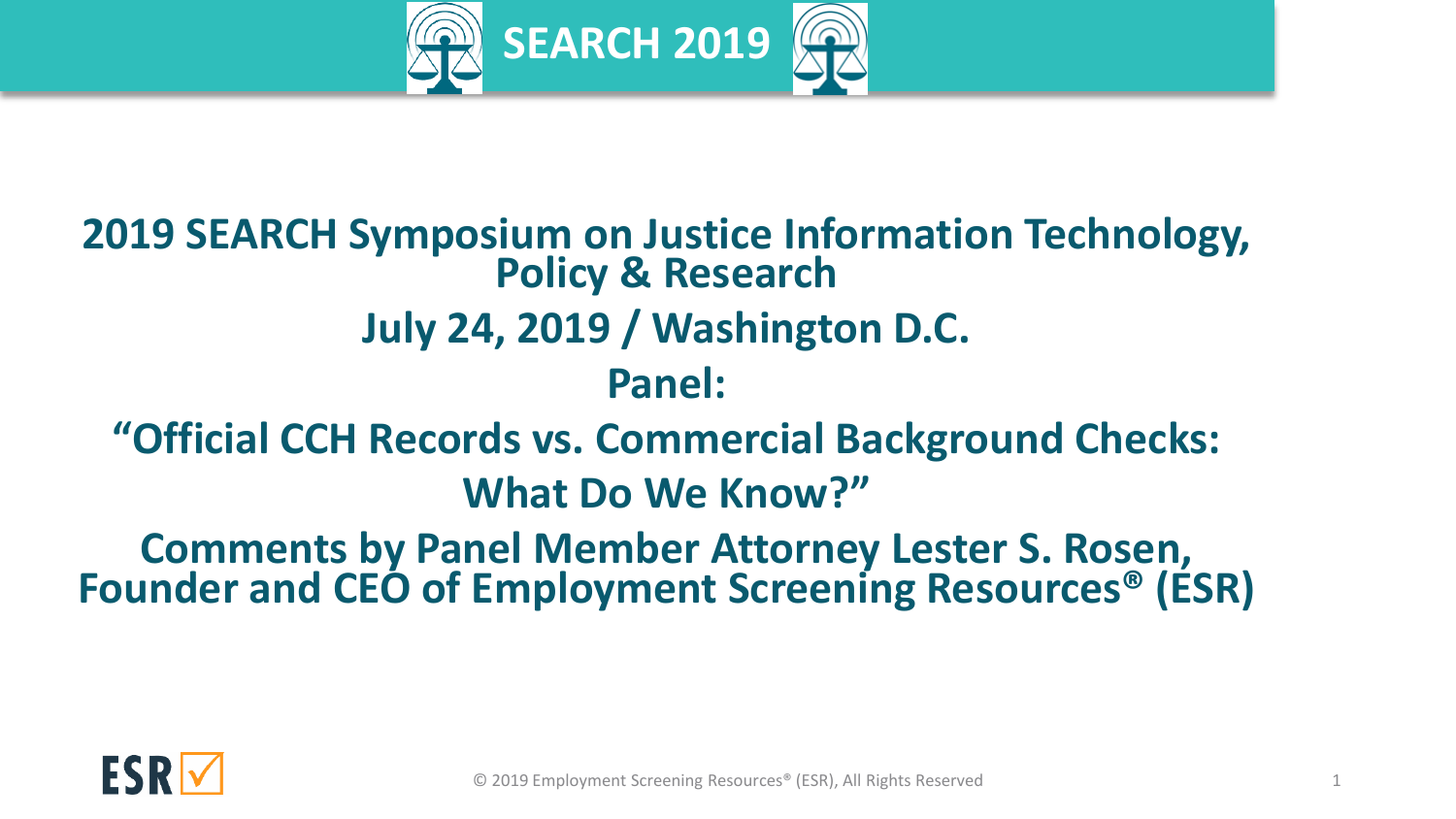# **About the Speaker**

#### **Attorney Lester Rosen, Founder & CEO Employment Screening Resources® (ESR)**



**Attorney Lester Rosen, J.D. Founder and CEO of Employment Screening Resources® (ESR)**

#### **About Attorney Lester Rosen:**

- $\triangledown$ Lester Rosen is an Attorney at Law and CEO of Employment Screening Resources® (ESR), a global background check firm accredited by the National Association of Professional Background Screeners (NAPBS).
- $\triangledown$ He is a frequent speaker on due diligence and background screening issues.
- $\triangledown$ He is the author of "The Safe Hiring Manual," the first comprehensive book about background screening.
- He has qualified and testified as an expert in court cases  $\triangledown$ and has testified before the California Legislature.
- He was the chair of the steering committee that founded  $\triangledown$ the NAPBS ([www.napbs.com\)](http://www.napbs.com/) and served as first co-chair.

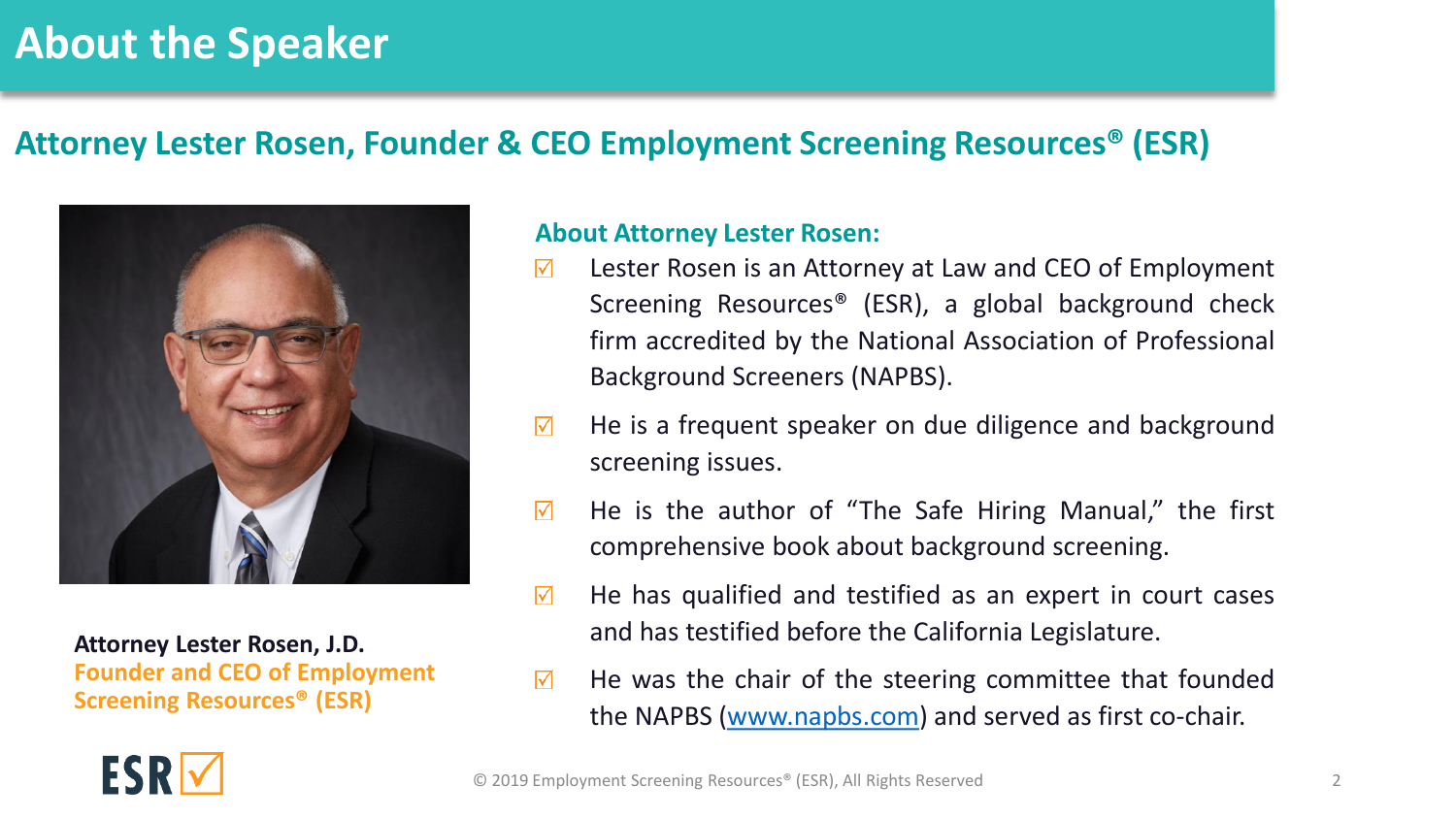# **About the Company**

#### **Employment Screening Resources® (ESR)**



**Employment Screening Resources® (ESR) [www.esrcheck.com](http://www.esrcheck.com/)  888-999-4474**

#### **About Employment Screening Resources® (ESR):**

- Founded in 1997 in the San Francisco area with the  $\triangledown$ mission to ensure safe workplaces for employers, employees, and the public.
- Wrote the book on background checks with "The Safe  $\triangledown$ Hiring Manual" by Founder & CEO Lester Rosen.
- Accredited by the National Association of Professional  $\triangledown$ Background Screeners (NAPBS®) Background Screening Credentialing Council (BSCC) for successfully proving compliance with the Background Screening Agency Accreditation Program (BSAAP)
- Undergoes annual SOC 2® (SSAE 18) audits to protect the  $\triangledown$ privacy, security, and confidentiality of consumer information used for background checks.

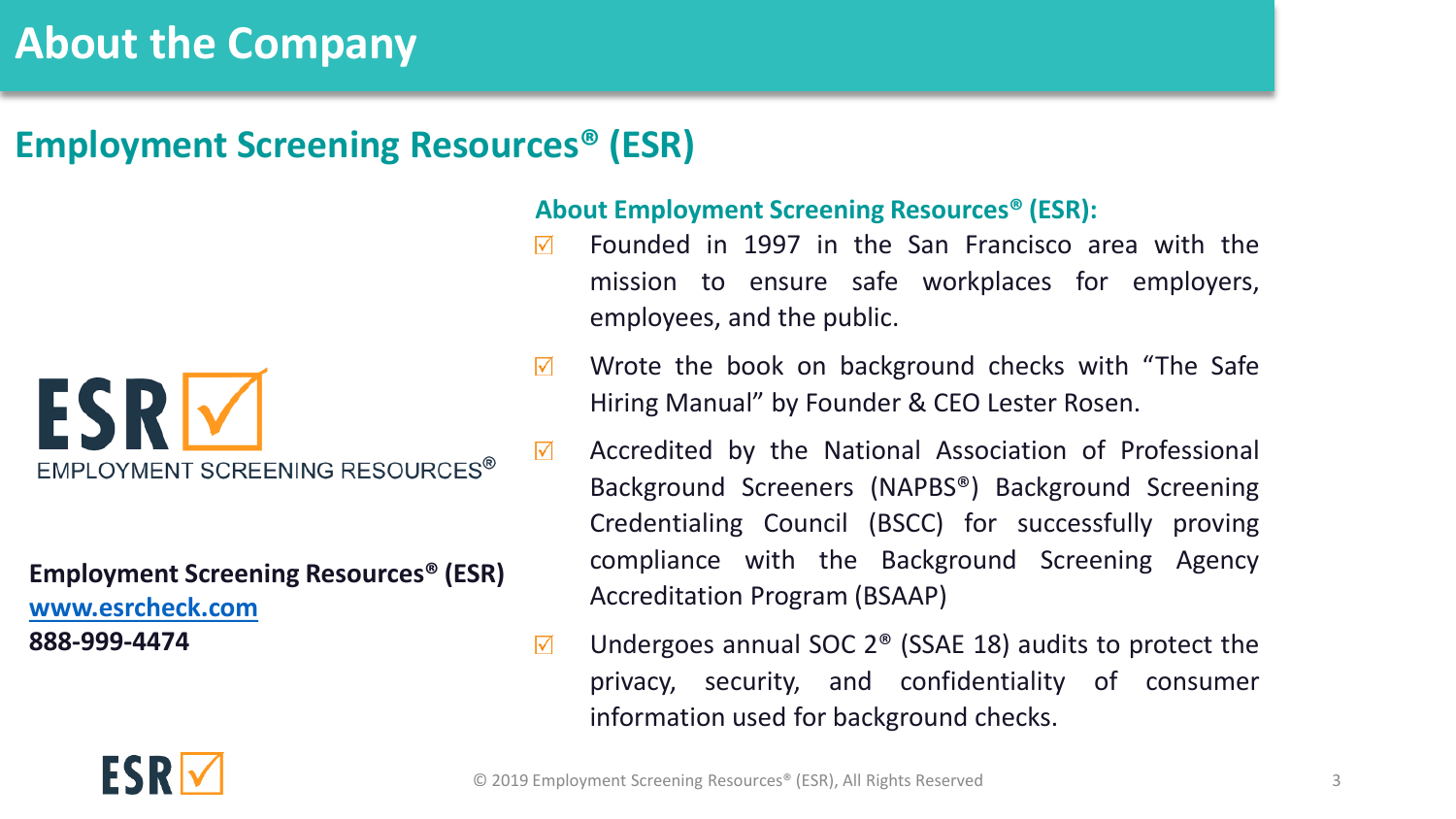#### **Current Situation – Putting Commercial Checks into Perspective**

- **There is a large private industry that provides preemployment background checks to employers.**
- **Employers generally do background checks to document due diligence.**
- **For the most part, the employers getting these commercial checks are NOT eligible for Federal Bureau of Investigation (FBI) fingerprint checks.**
- **There are a small number of employers such as banks that may do both FBI checks and private checks but for the most part it is a separate process.**
- **The employers served by the private screening industry simply do not have authorization to obtain fingerprint checks.**

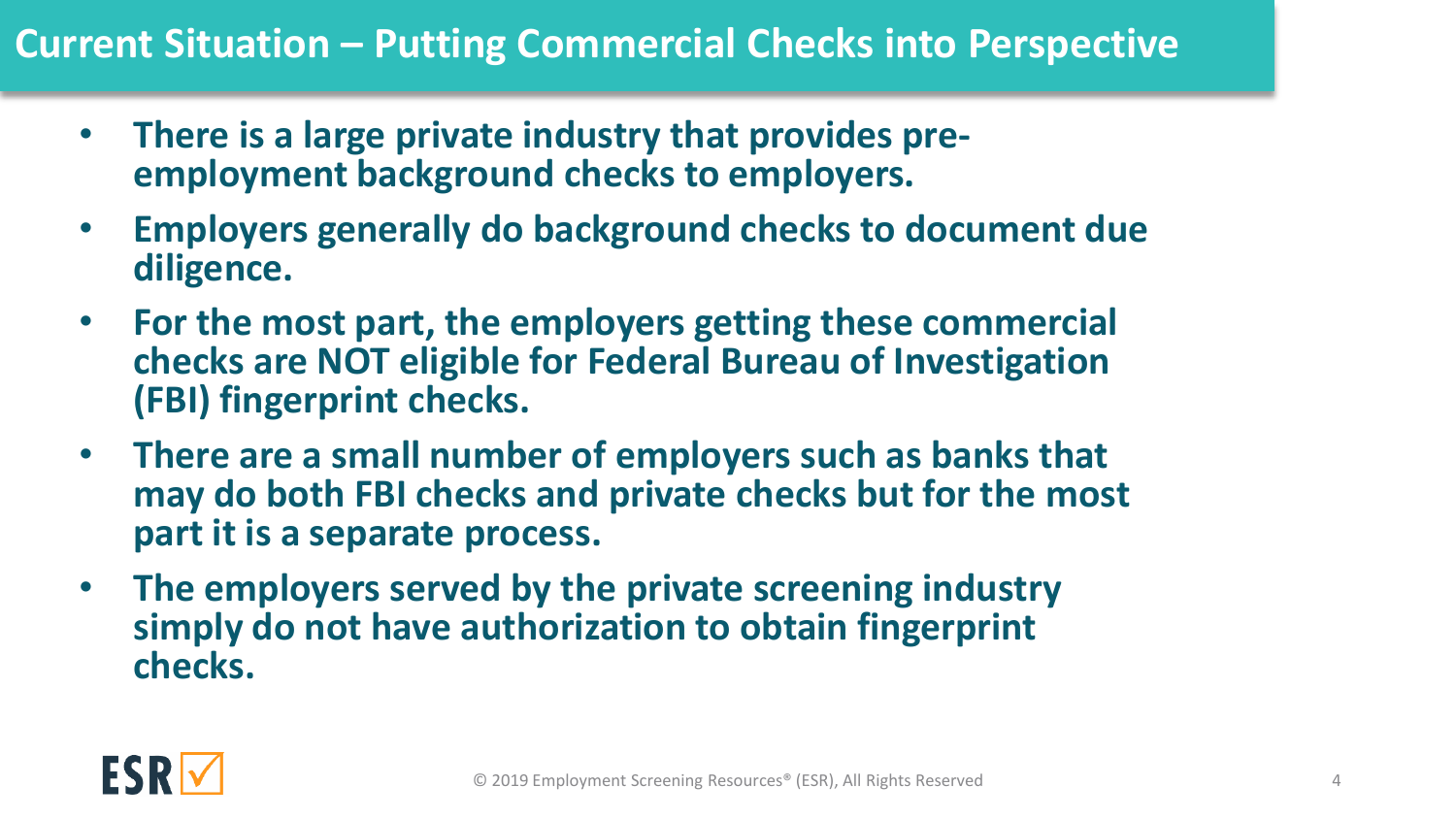#### **Employers Want Applicants to Pass Background Checks**

- **Background checks are done as part of the last step in the hiring process to demonstrate due diligence.**
- **Normally done after job offer (required is some states).**
- **Employers go through a progressive hiring process that may include resume reviews, phone interviews, assessment tools, and an interview to arrive at a finalist.**
- **Employers only submit a name to a screening firm of someone they want to hire and where time and money has been invested to recruit and identify the right applicant.**
- **Employers want the applicants to pass – Why waste time and money otherwise?**
- **Employers do NOT use criminal checks as a way of trying to eliminate people, but as a tool to ensure quality of hire.**

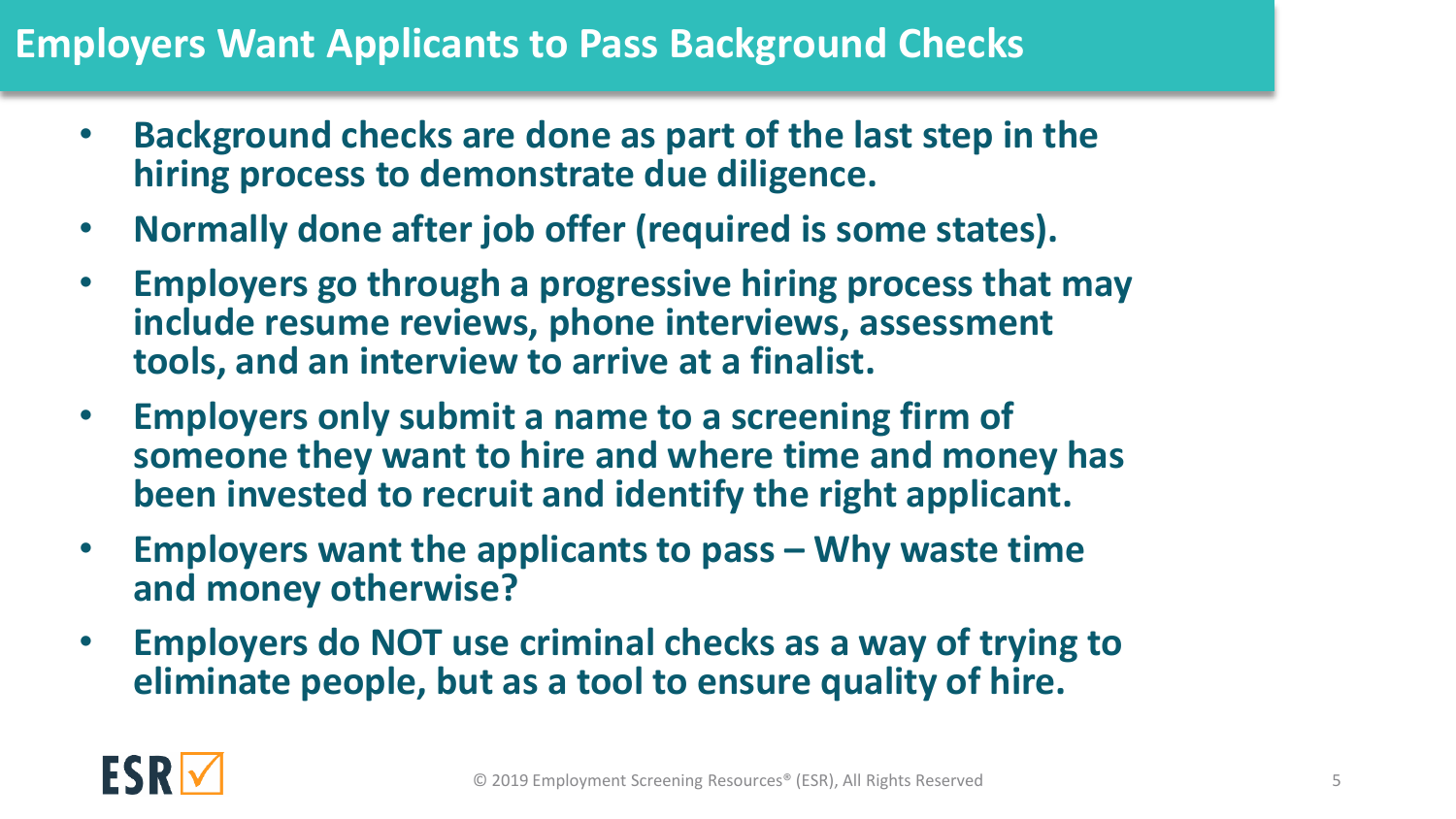## **A Background Check Firm is NOT a Data Aggregator – One Time Use**

- **A Consumer Reporting Agency (CRA) – the technical term for a background check firm – is much different than data brokers, data aggregators or online data sites.**
- **Under the federal Fair Credit Reporting Act (FCRA), a CRA does not resell criminal data over and over.**
- **A CRA generally has a one-time use.**
- **Information can only go to an employer who has a permissible purpose (employment) under the FCRA and has certified it will follow the FCRA.**
- **A CRA has accuracy requirements and must ensure data is complete and up to date when reported.**

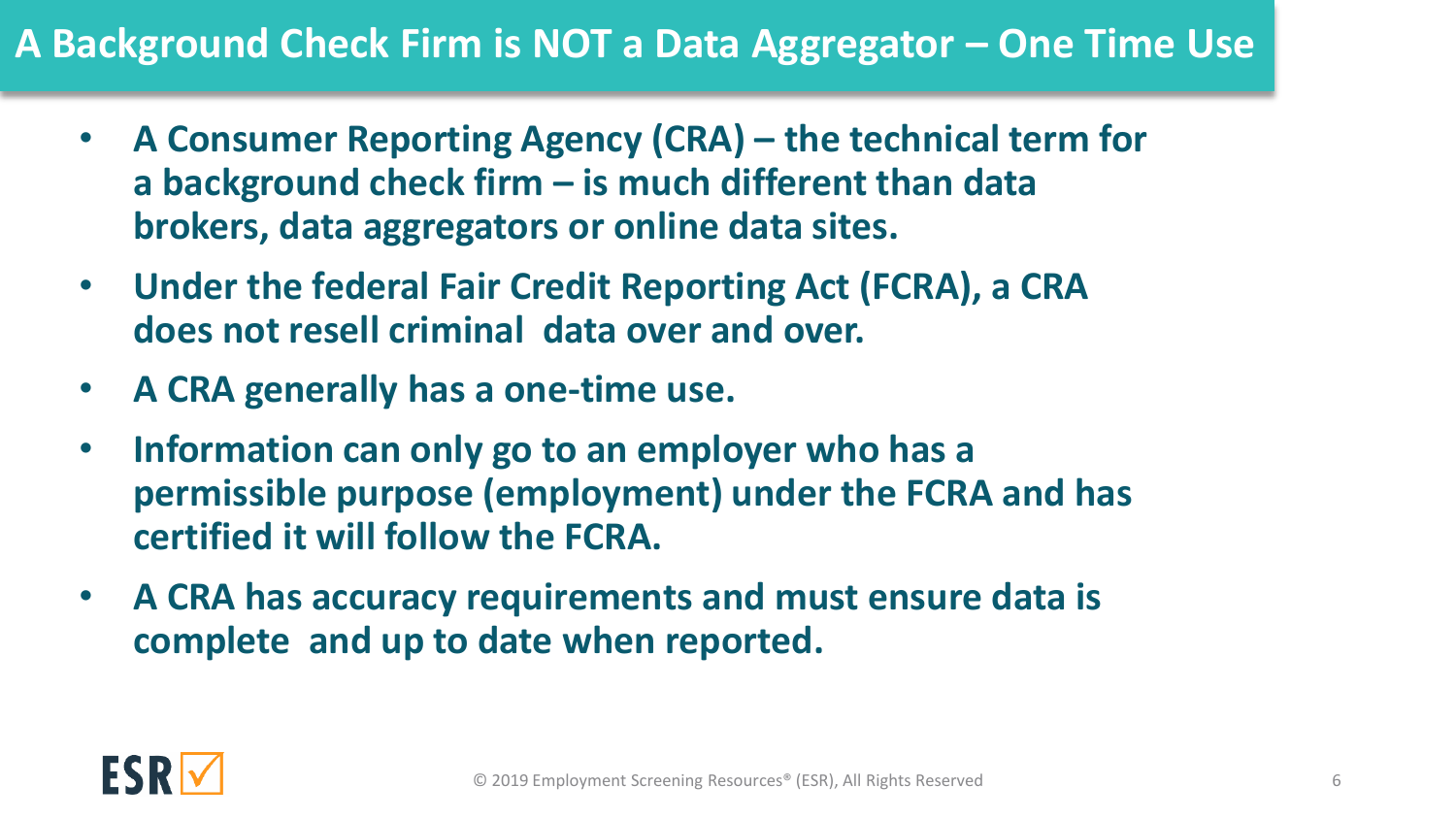## **A Background Check Firm Does Other Checks As Well**

- **Background screeners provide a host of other services besides criminal checks including:**
	- Past employment.
	- Education and credentials.
	- Sex offender lists.
	- A Social security trace.
	- Credit reports.
	- Drug testing.
	- International screening.
	- Disbarment lists.
	- A host of other searches.

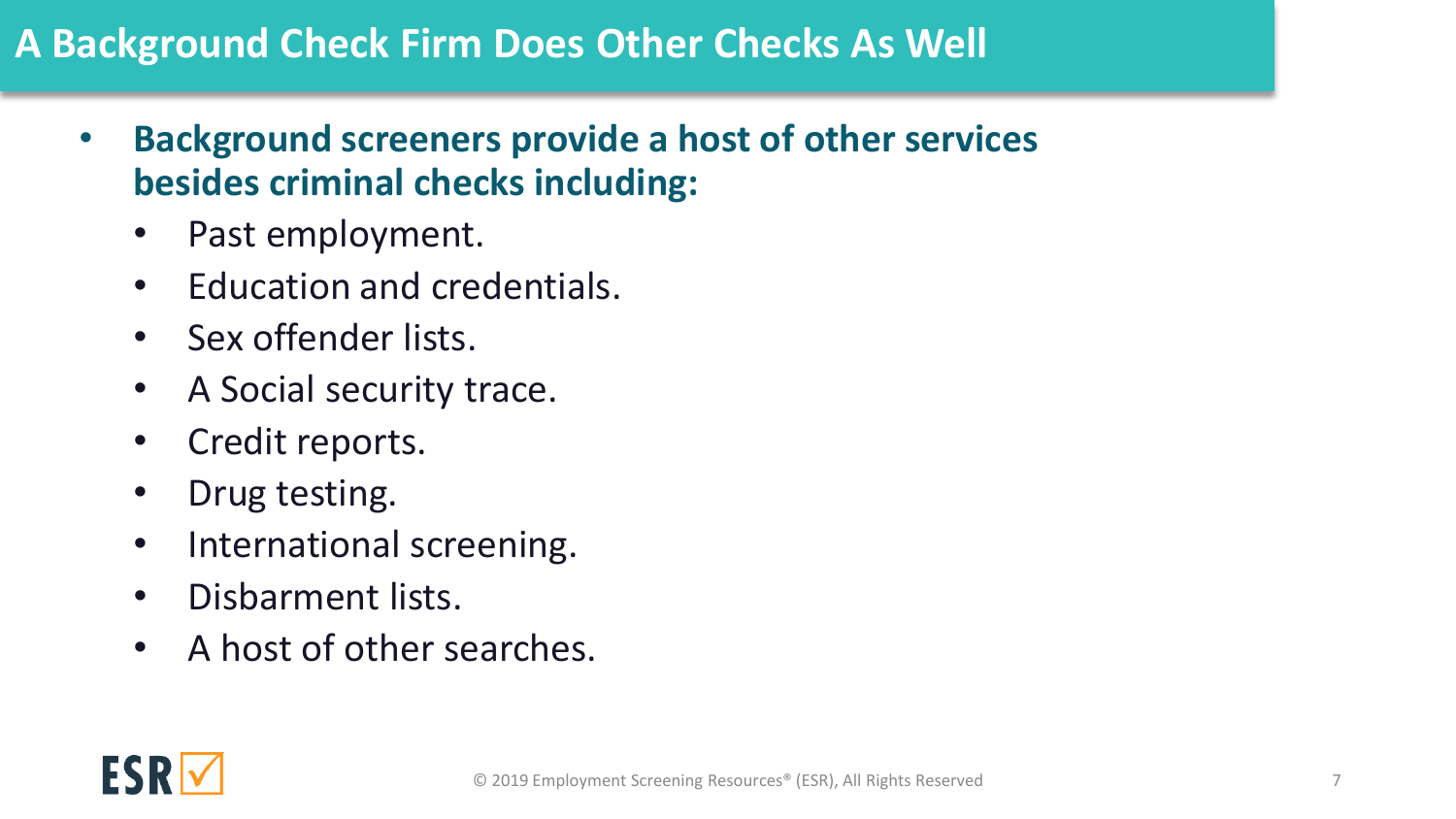# **Employers and Screeners Highly Regulated**

- **Under the FCRA, a background check firm is a CRA.**
- **Numerous obligations placed on a CRA such as:**
	- A CRA must use reasonable procedures for maximum possible accuracy.
	- If a public record is reported, CRA must either notify the applicant or use procedures to ensure accuracy.
	- A CRA must re-investigate if requested in a limited time period.
	- Numerous limitations on what a CRA can report.
	- Limitations on who can get information.

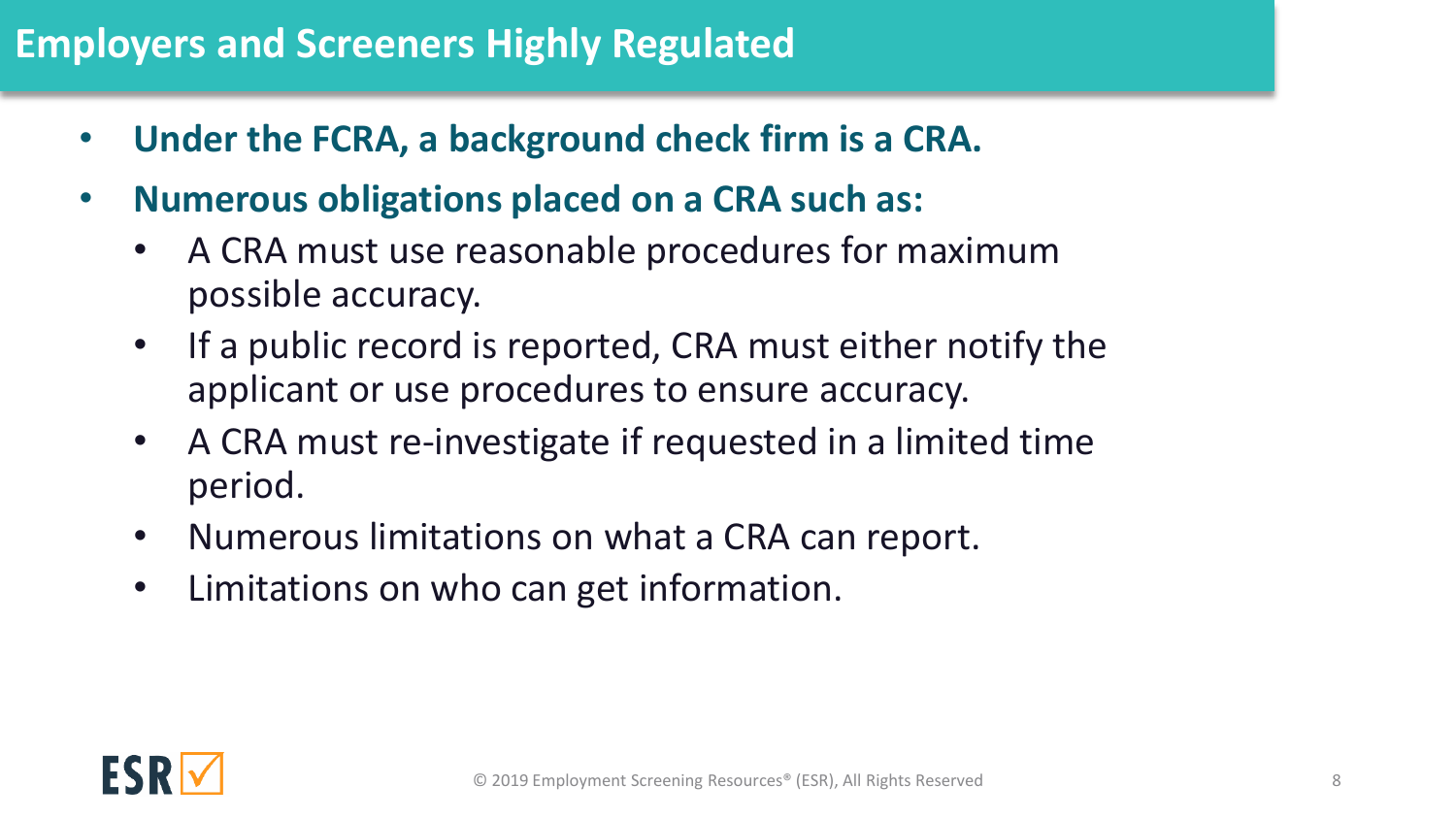## **Employers Have Obligations Under FCRA when Using Private Firms**

- **An employer has numerous obligations under the FCRA when using a private background screening firm:**
	- Must certify the information is for employment purposes and will not be used to discriminate.
	- Will only be requested after the applicant has given a written authorization and received a clear and conspicuous standalone disclosure.
	- Must have a permissible purpose.
	- If the employer used the report in whole or in part to deny an opportunity, must provide pre-adverse and postadverse action notices and a statement of rights under the FCRA so that the applicant can ask for a re-investigation.

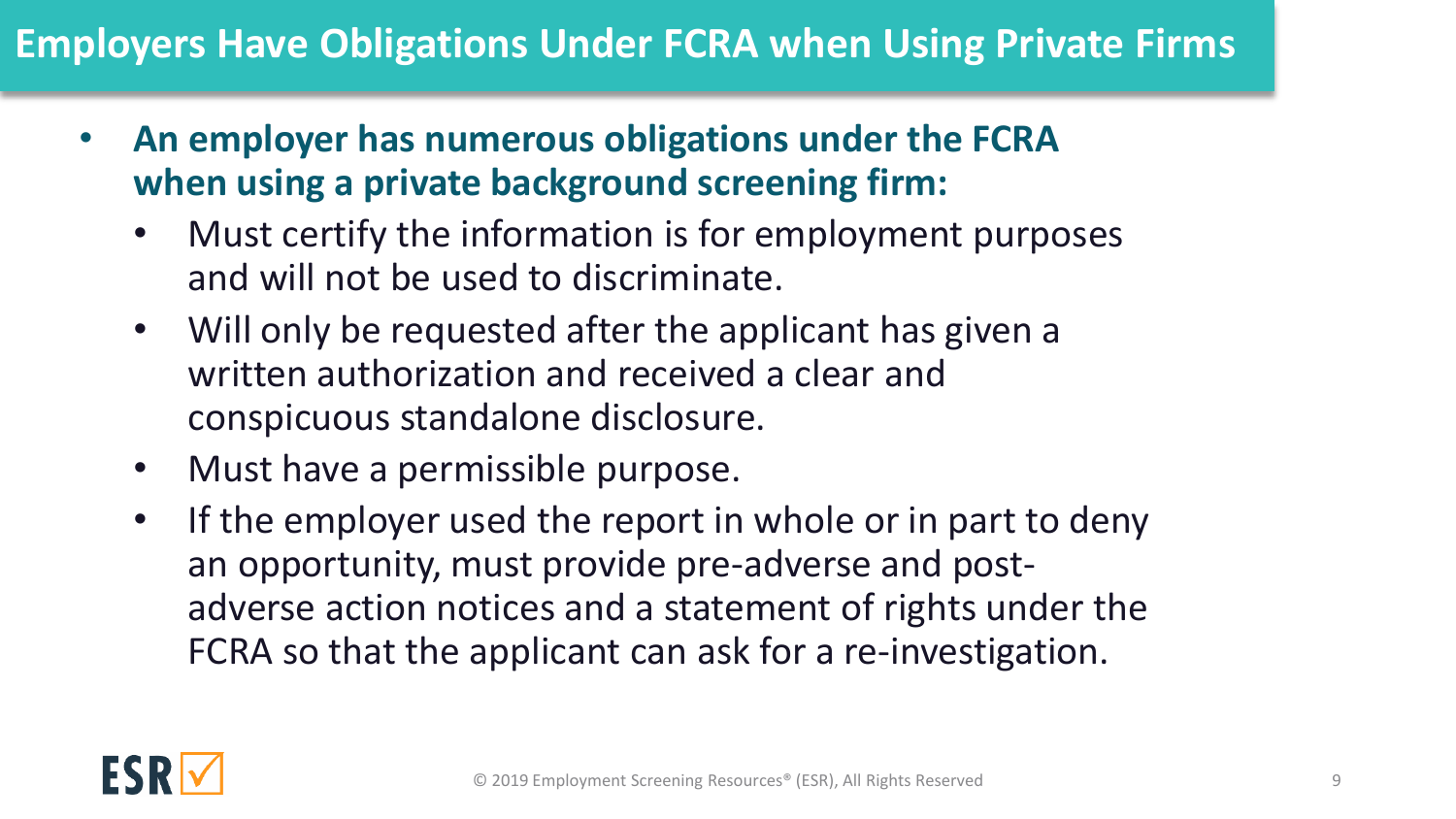## **Other Obligations for Employers**

- **Private searches for employers are heavily regulated by numerous state laws, the U.S. Equal Employment Opportunity Commission (EEOC), "Ban the Box," and Fair Chance hiring laws:**
	- Under the EEOC, the automatic use of a criminal record can create a discriminatory desperate impact.
	- Employers need to use a targeted screen (nature and gravity of crime, nature of the job, and age of the crime)
	- If employment denied, employers must offer an "Individualized Assessment."
- **Numerous privacy obligations.**
- **Explosion in FCRA class action lawsuits and other claims against employers.**

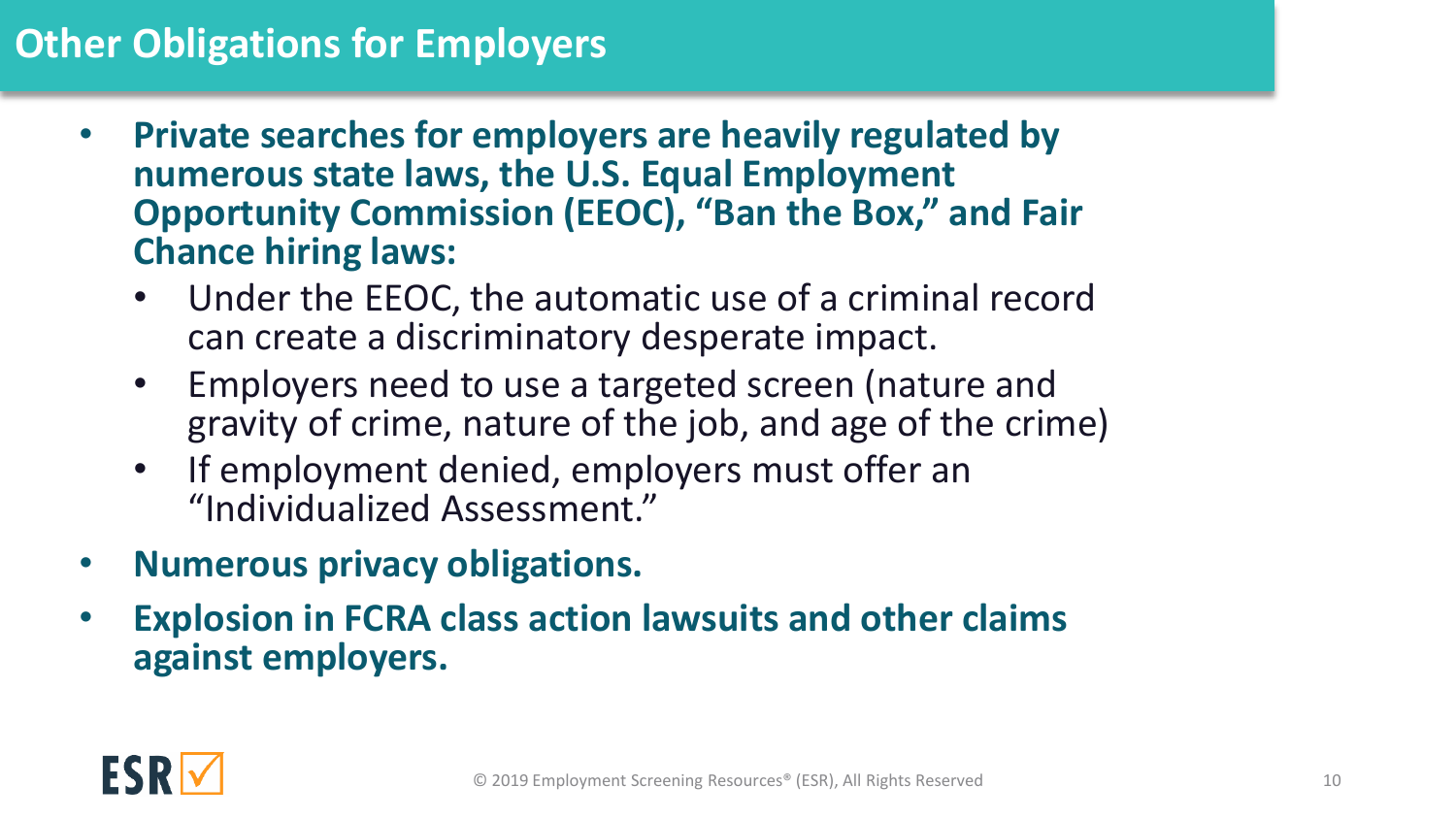#### **Employers Can Only View "Public Records"**

- **Part of problem with use of criminal data for employment is that it is a secondary use not intended by those who gather the data.**
- **Data is gathered for criminal justice reasons.**
- **Employer can only access "public records," which does NOT include police reports, witness statements, search warrant affidavits, probation reports, etc.**
- **Employer only can see limited part of "criminal record":**
	- The charging document (complaint, indictment, etc.).
	- Minute orders or clerk summaries of public appearance.
	- Sentencing summary.
- **From a very limited picture, employers need to try to make hiring decisions.**

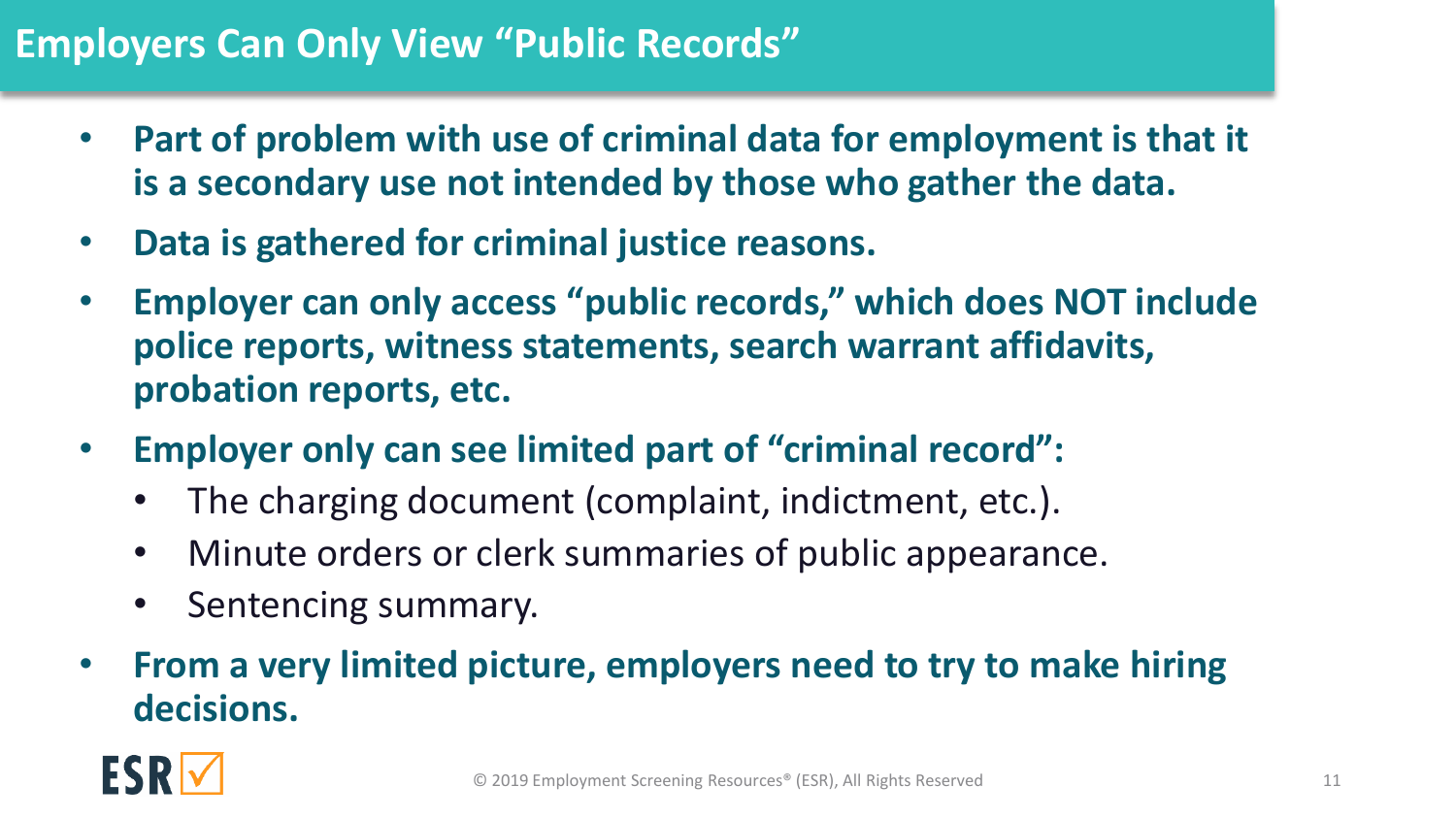#### **Private Criminal Record Checks**

- **Private criminal record check issues:**
	- Where to search.
	- How to search.
	- How to provide accurate, complete, and actionable information.
	- Time is off the essence and less expensive.

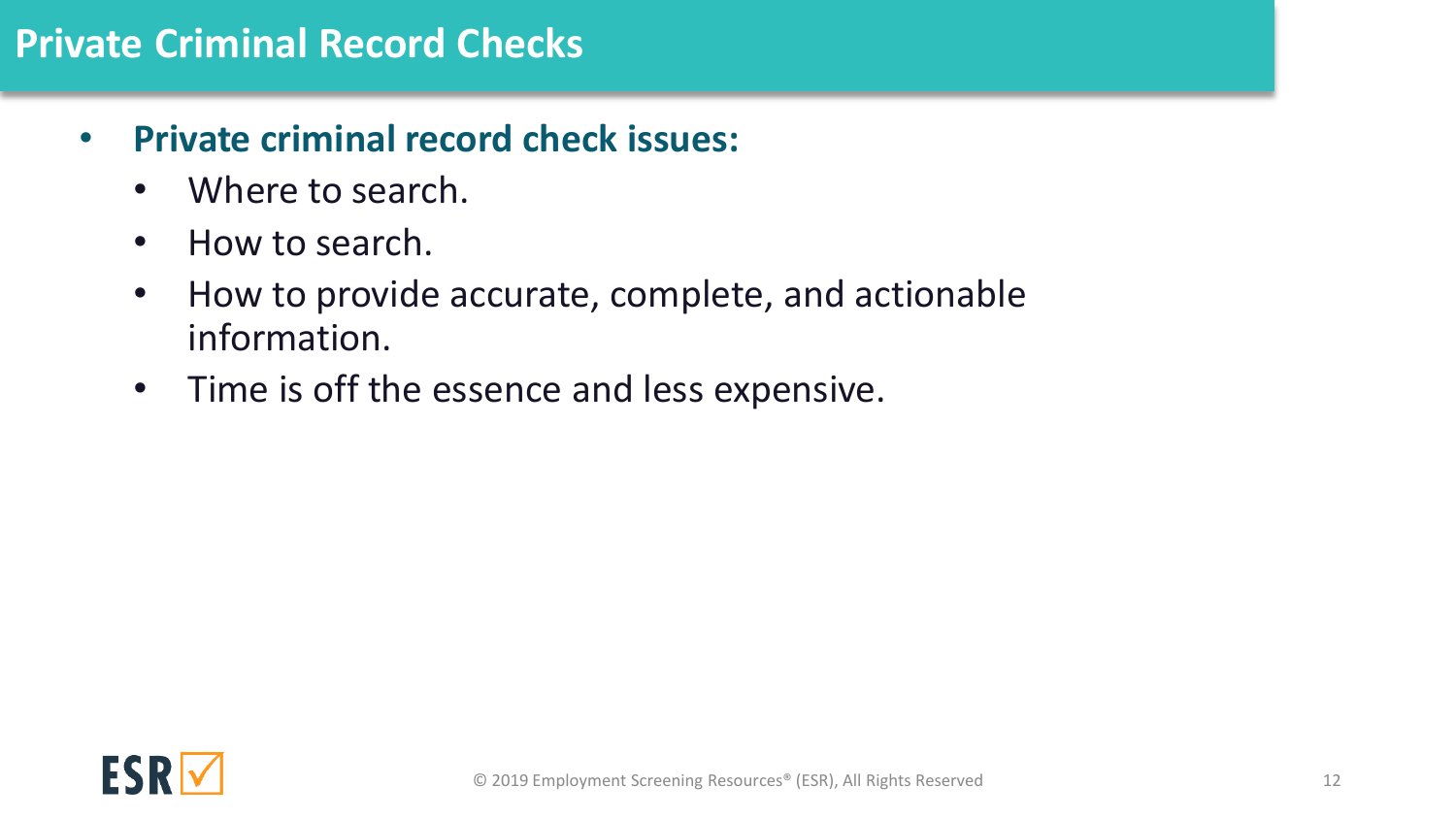#### **Where to Search**

- **Private background check firms cannot search every court.**
- **There are approximately 3,200 county jurisdictions the U.S. with records on the county level.**
- **Various ways to identify which courts to search:**
	- Ask applicant for address history
	- Social security trace to locate past counties associated with subject.
	- An Address Information Manger (AIM) goes deeper.
	- Can add in past employment and education locations.
	- Add in multi-state/multi jurisdictional search as a lead indicator.
	- Add in state specific repositories (but not states like New York that charge a significant AOC fee).
	- Search adjacent counties.

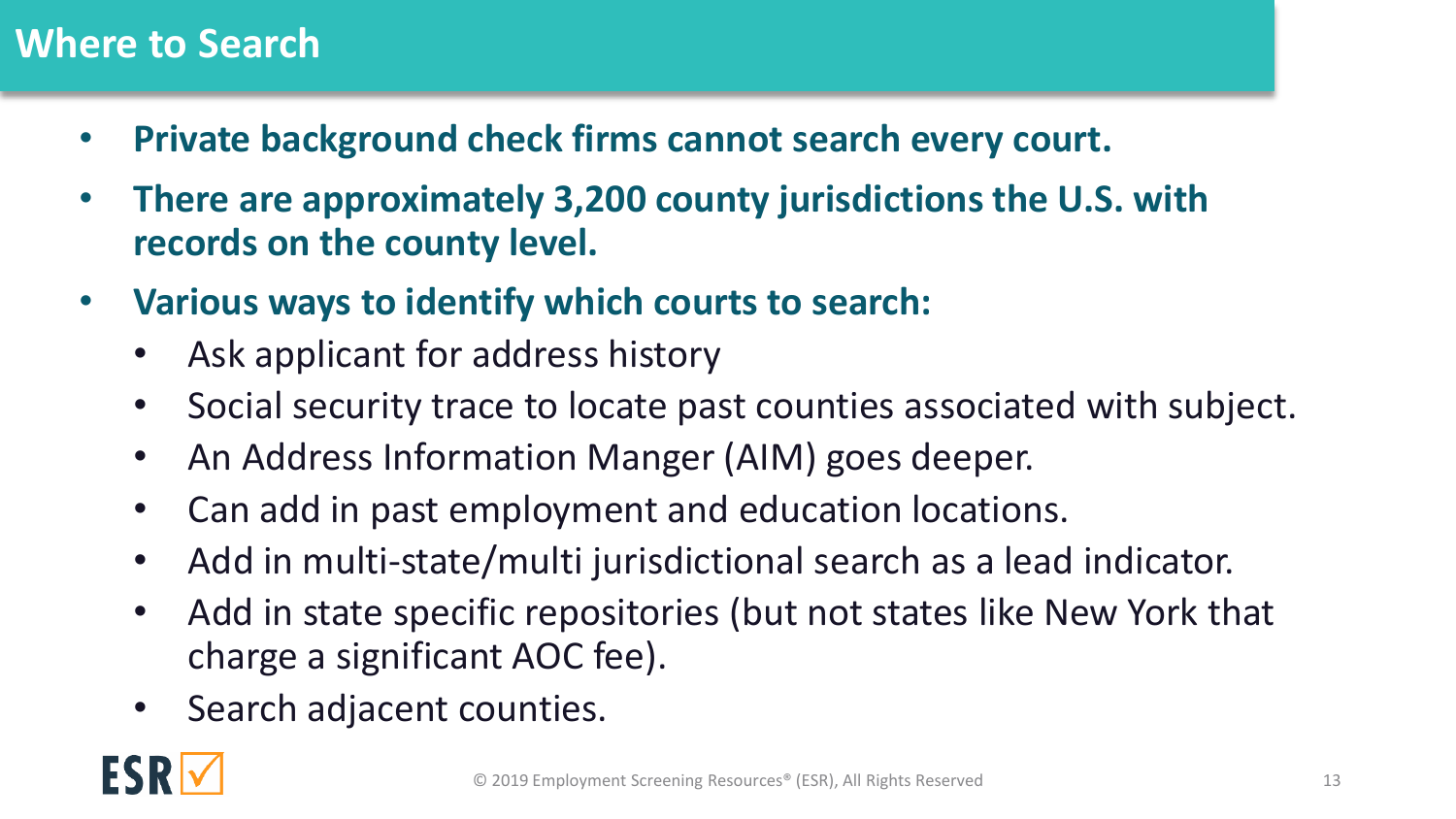## **Multi-State/Multi-Jurisdictional Tool**

- **Multi-state/multi-jurisdictional tool is essentially a large data dump with millions of records.**
- **Data taken from every source publicly available for access.**
- **Not anything close to FBI data.**
- **Has potential for both false negatives and false positives.**
	- A "false positive" can be a sealed or expunged record not indicated, a name that is similar to but not the subject of report, or consumer who is a victim of identity theft.
	- A "false negative" misses a criminal record that is a potential "red flag."
- **The problem is that some online sites sell this data directly to the public, but do not update their data with after occurring information, such as an expungement or other judicial set-asides.**
- **Under FCRA, employers cannot legally use online data sites to perform "do it yourself" criminal background checks for employment.**

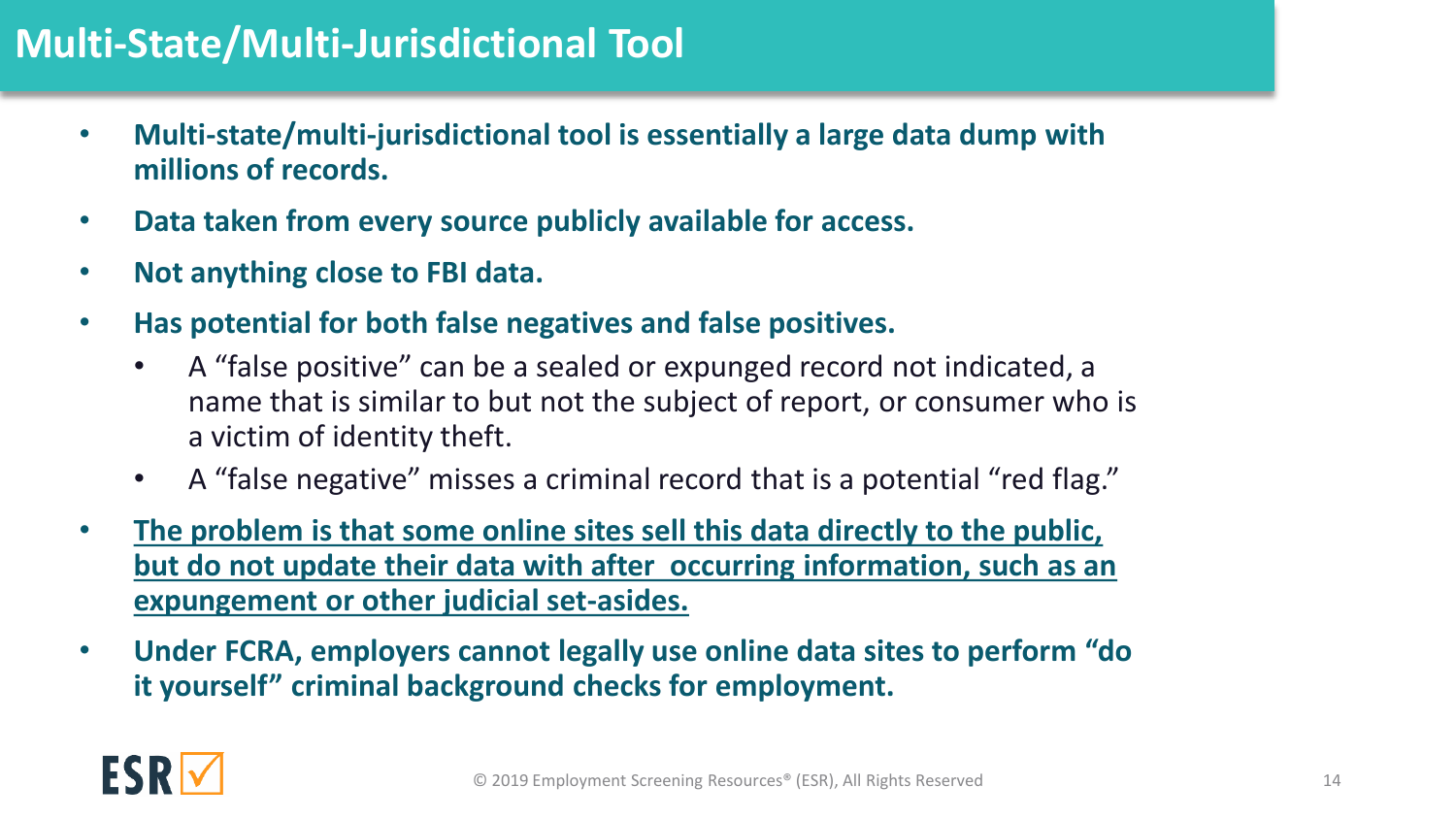#### **What if There is a Potential Criminal Record "Hit" From Commercial Criminal Database?**

- **Multi-state/multi-jurisdictional used by CRA's only as a lead indicator or "secondary source" only to determine where else to search.**
- **Gives CRA a broader scope of places that may be potentially relevant.**
- **If there is a potential criminal record "hit" when using the multi-state/multi-jurisdictional tool, a CRA must review the file to determine if it belongs to the applicant and the information is complete, up to date, and reportable (i.e. there had been no sealing, expungement or judicial set aside).**
- **Cannot be reported directly to employer until verified as accurate and reportable.**

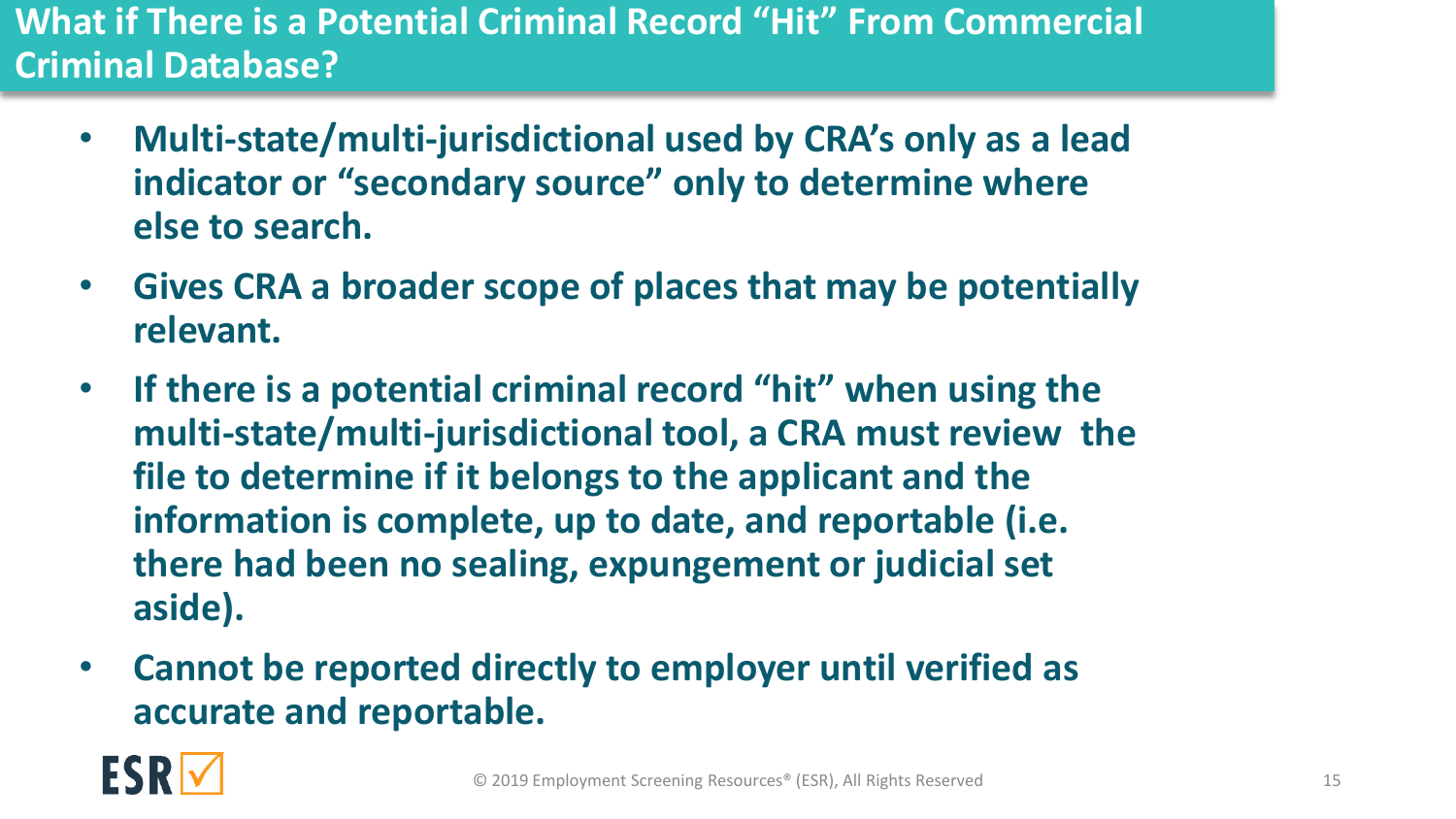#### **State Criminal Repositories**

- **Screening firms also access available state-maintained criminal repositories.**
	- 15 states with a unified court system and complete records – Equivalent of courthouse search but statewide.
	- 15 states that are a good supplement but still need counties where the subject has lived and worked.
	- 7 states that screeners consider unreliable but used as a supplement or if part of a client requirement.
	- 14 states where statewide information is unavailable, although some of the data may be in a multi-state/multijurisdictional databases if county data is available.

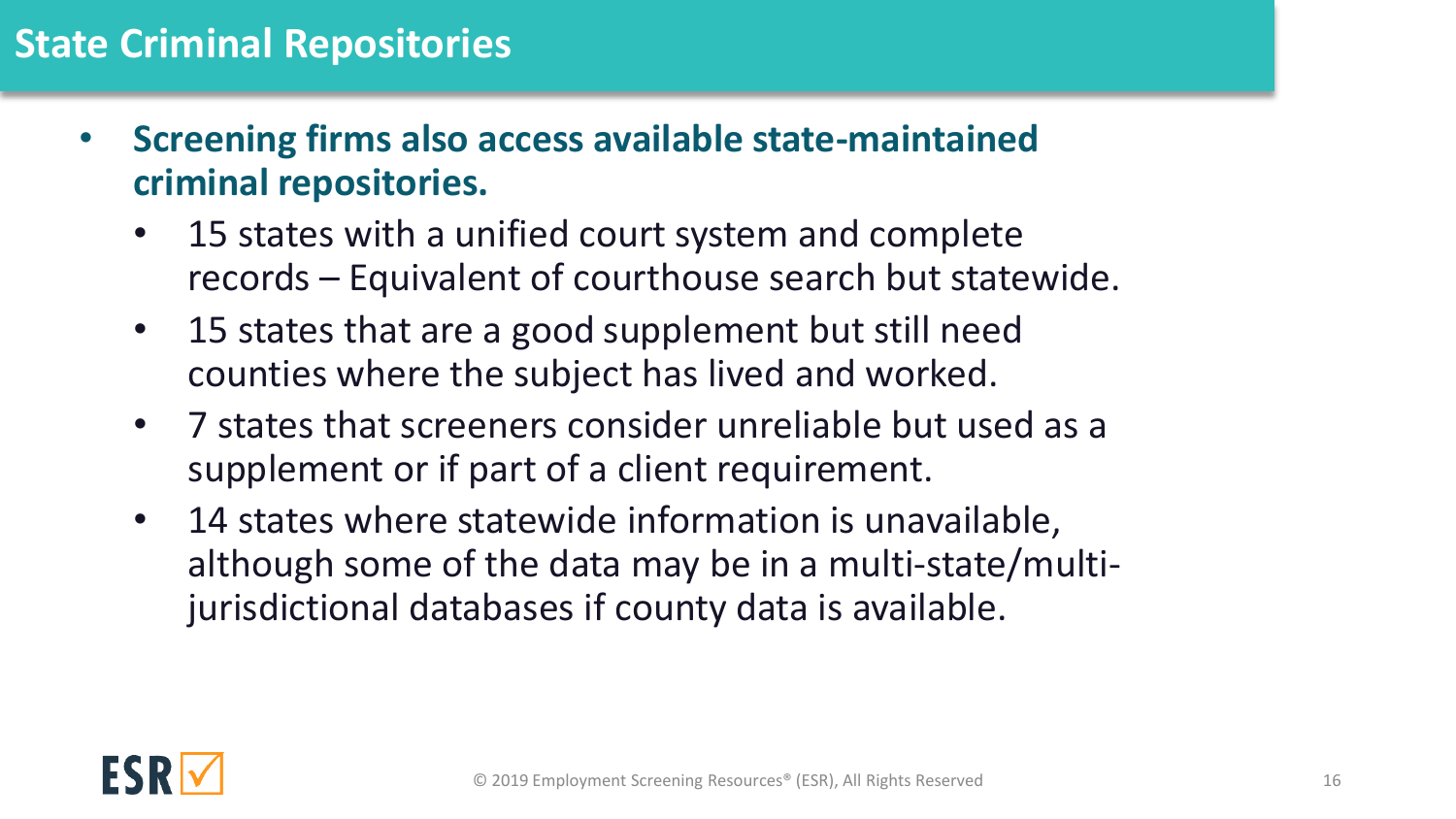# **Artificial Intelligence (AI) and "Big Data" will Expand Search**

- **Not long before Artificial Intelligence (AI), unique blockchain identification and Big Data will add significant more data points in terms of a personal dossier and where to search.**
- **New private sector biometric solutions:**
	- Software that allows candidates to photograph themselves, and then photograph a form of ID such as a passport, driver's license, or some sort of ID card.
	- Software designed to validate the validity of the ID and to compare to the person's photo.
	- Has built-in precautions to prevent fraud.
	- Not a fingerprint biometric but confirms that a name is associated with a particular person and helps to boost confidence in name ID.

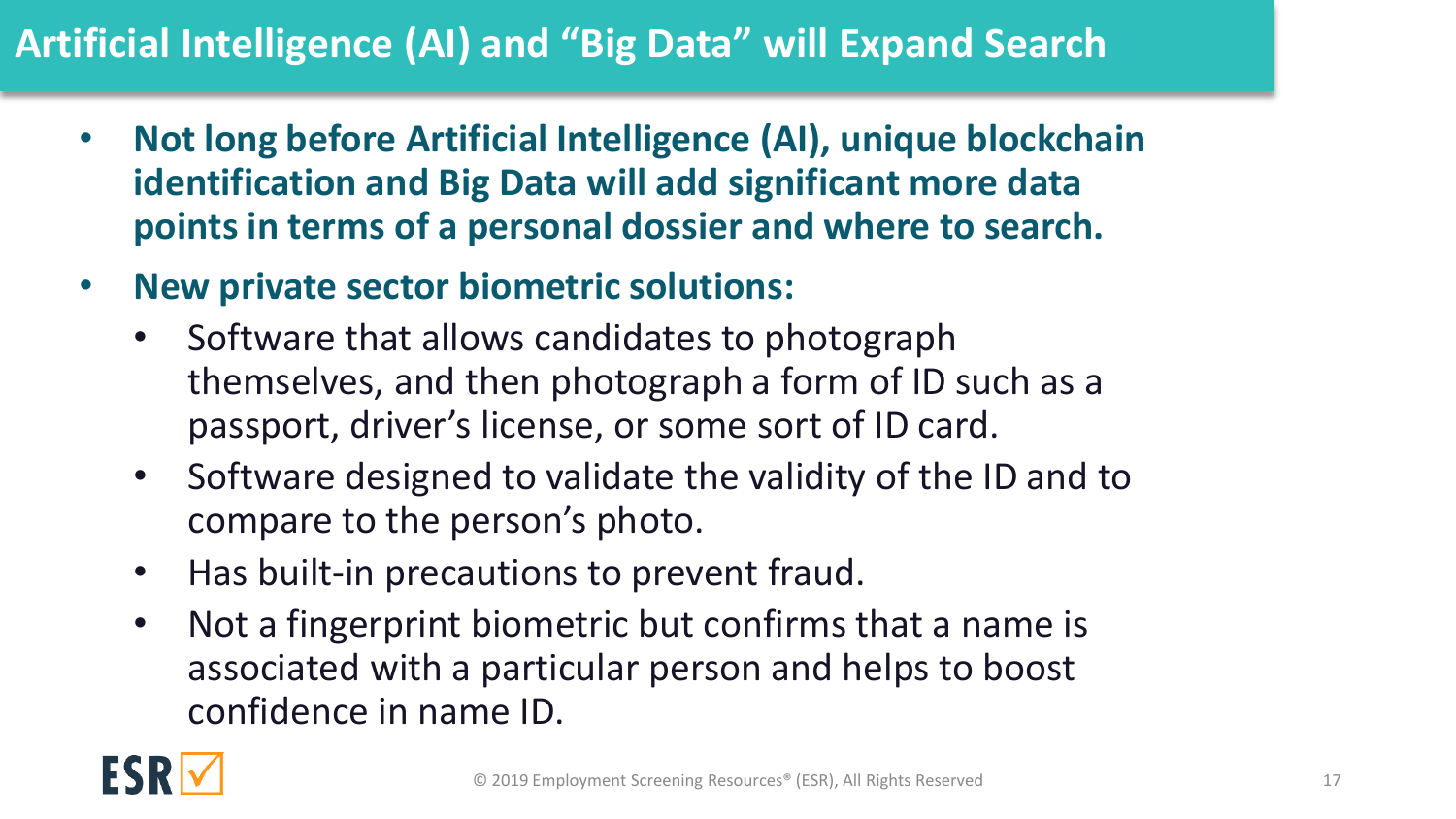#### **How to Search**

- **Screening firms utilize networks of court researchers so they can access every county court in U.S. often in the same day.**
- **Turnaround can be longer if copies of documents requested, files must be obtained by court clerk, identifiers removed from public access terminals, or files in storage.**
- **Enhanced by screening firms are using screen scraping or automated processes that can access records remotely.** 
	- Issue is whether electronic search is the functional equivalent of going to courthouse.
	- Information can be inaccurate if online data is incomplete or not updated.

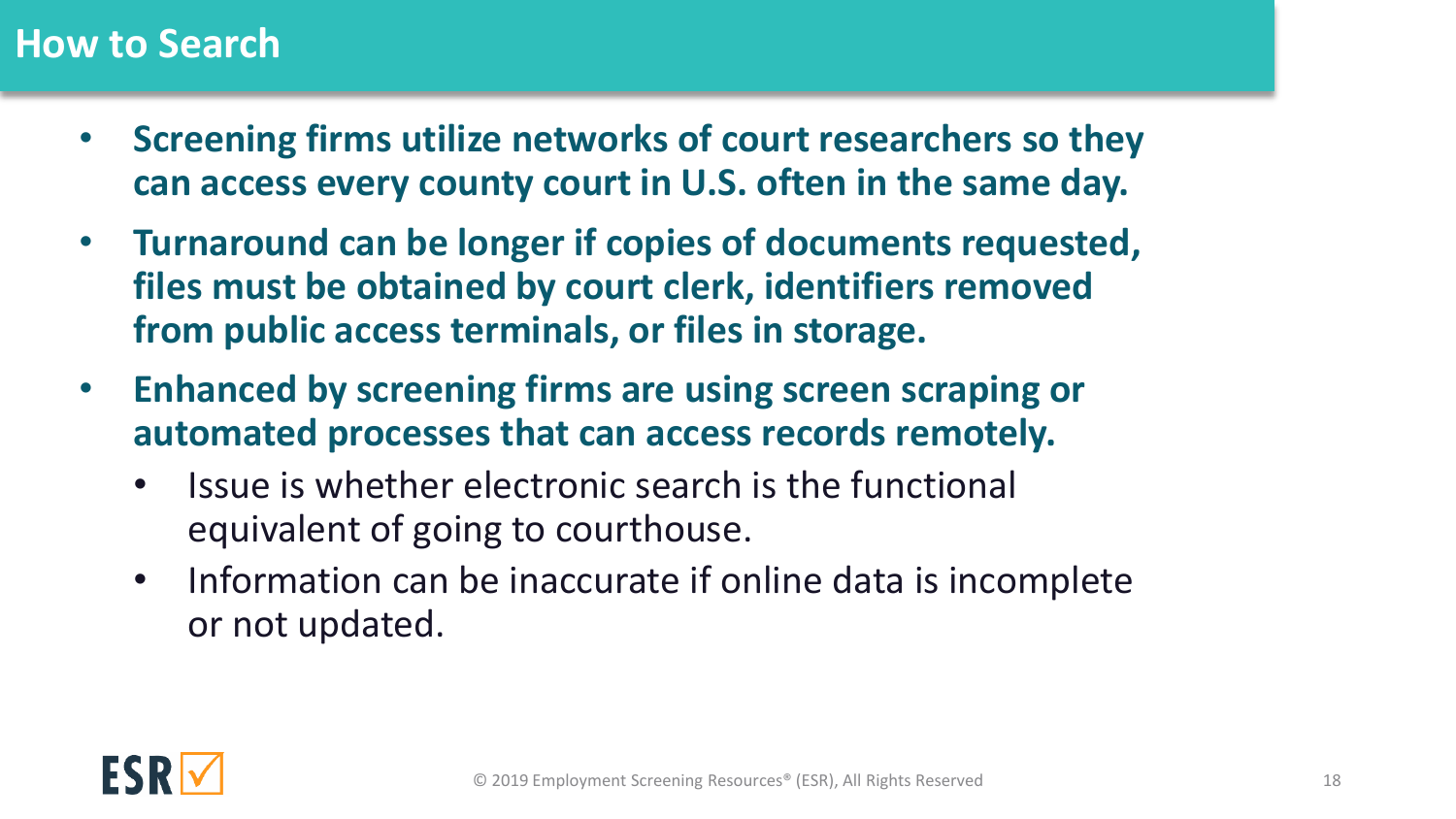#### **Supplemental Sources**

- **In addition, supplemental sources are being used to give broader searches:** 
	- State repositories/state wide resources.
	- Multi-state/multi-jurisdictional.

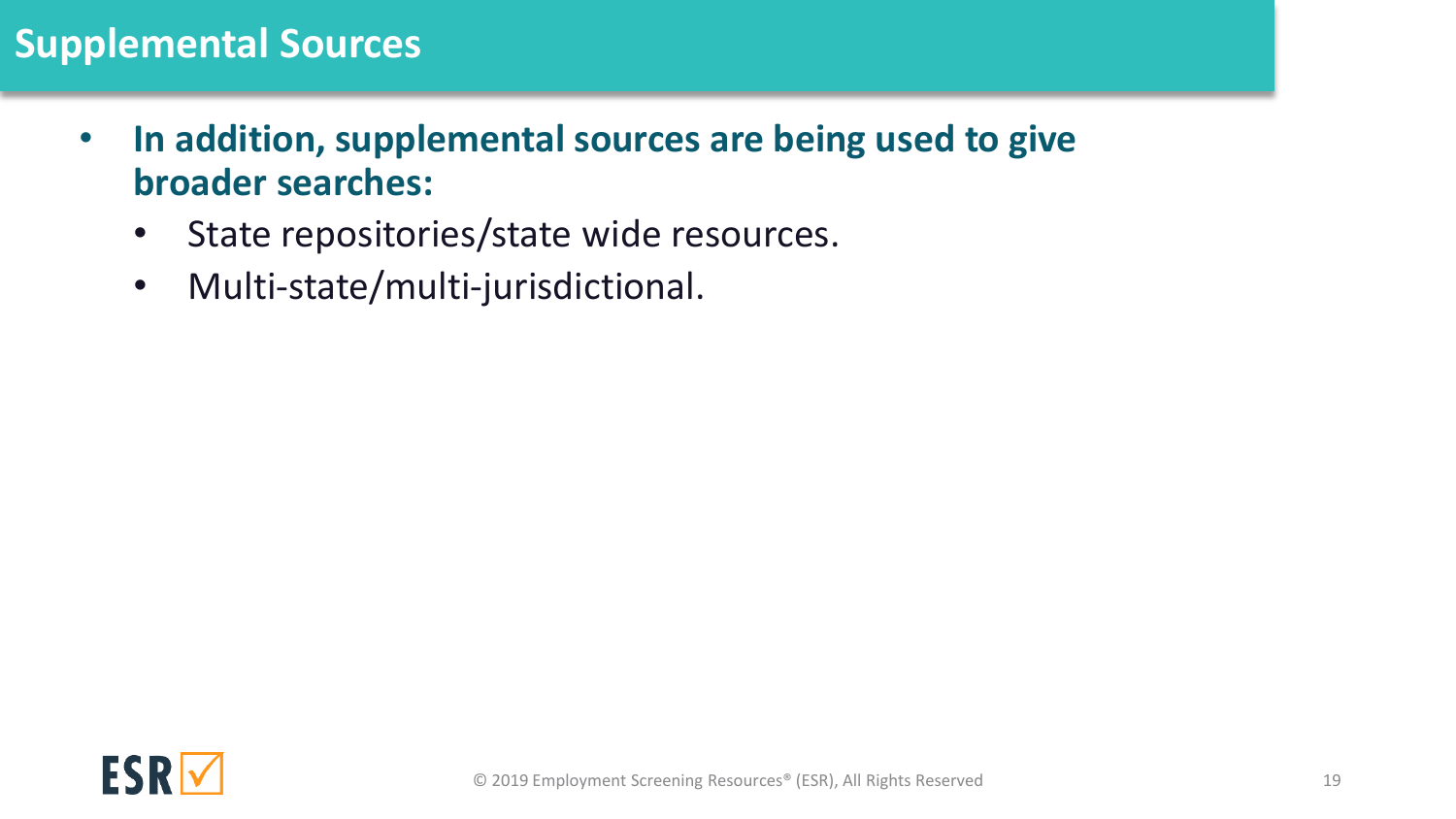## • **A CRA goes deep:**

- CRA gets actual current disposition from the courthouse.
- CRAs also get whatever identifiers are in the file such as full name, date of birth (DOB), Social Security number (SSN), address, etc.
- To demonstrate maximum possible accuracy or strict scrutiny, will get the disposition as of the day its reported.
- CRA needs to know what happened to a case so that decisions can be made if reportable.
- CRA in position to note if there is a barrier to reporting, such as a judicial set-aside like expungement or diversion.
- All of this is part of what a CRA must do.

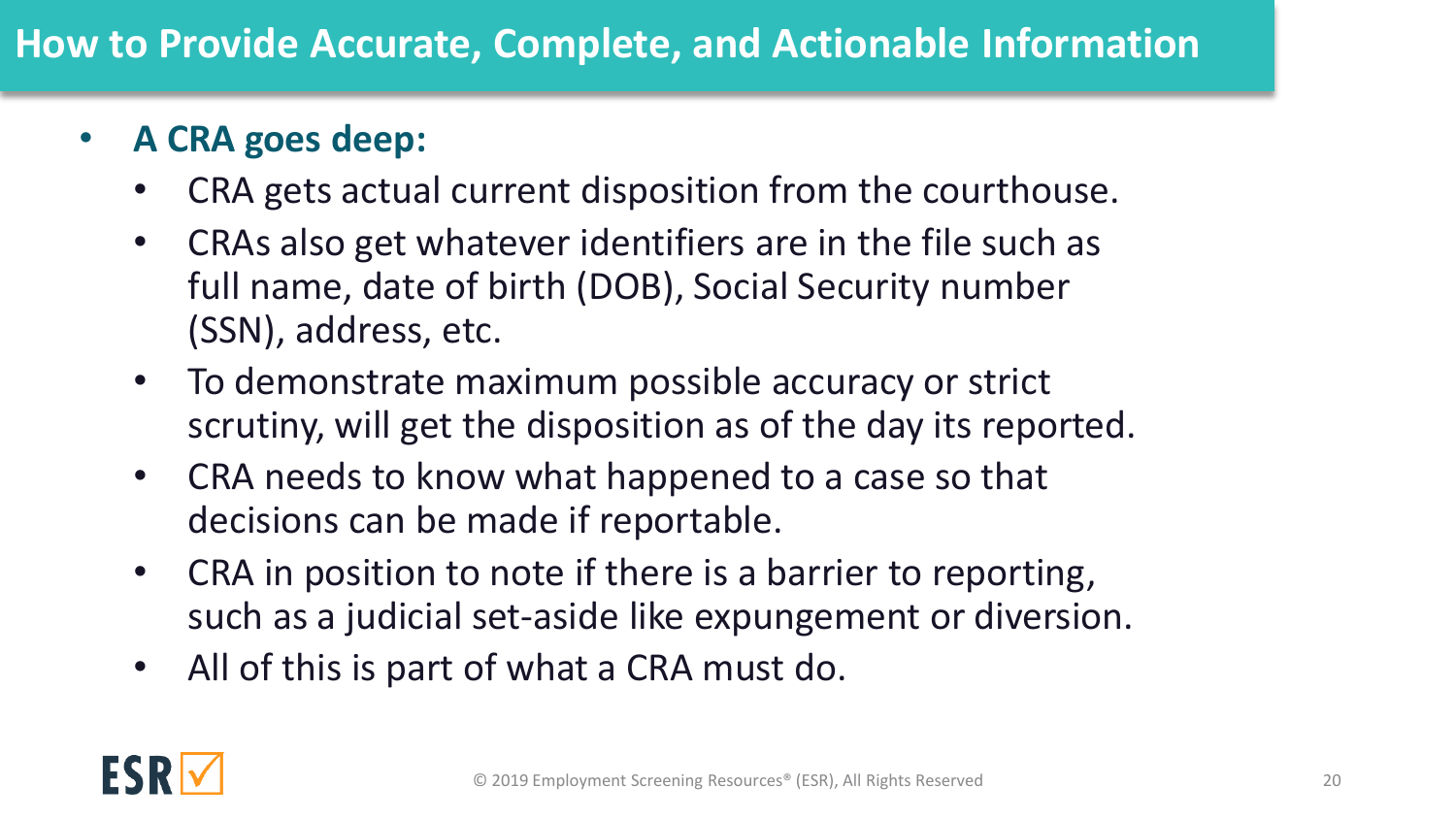## • **A CRA goes deep:**

- CRA gets actual current disposition from the courthouse.
- CRAs also get whatever identifiers are in the file such as full name, date of birth (DOB), Social Security number (SSN), address, etc.
- To demonstrate maximum possible accuracy or strict scrutiny, will get the disposition as of the day its reported.
- CRA needs to know what happened to a case so that decisions can be made if reportable.
- CRA in position to note if there is a barrier to reporting, such as a judicial set-aside like expungement or diversion.
- All of this is part of what a CRA must do.

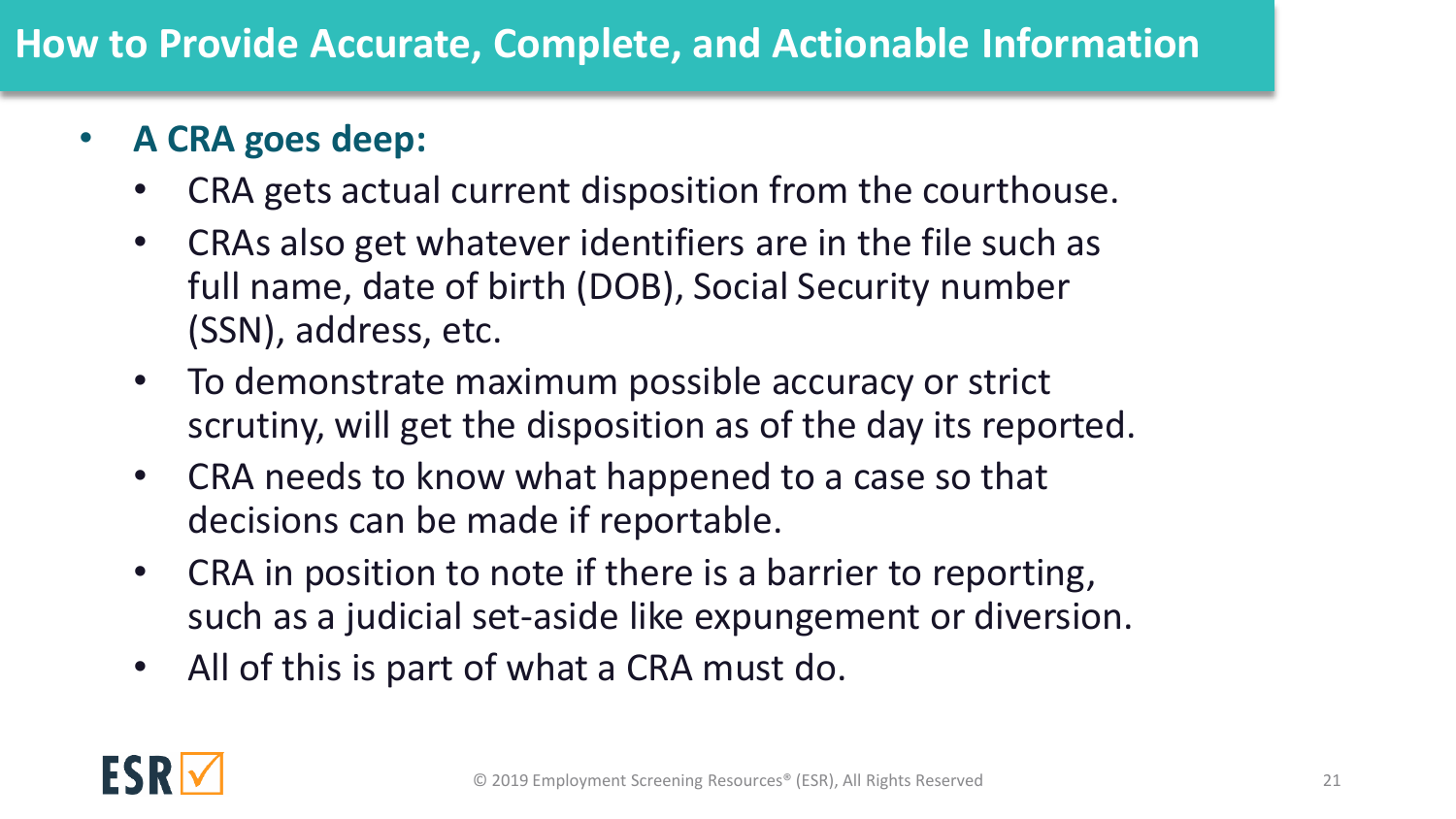#### **Criminal Record Just One Tool**

- **Unless by law a specific criminal record prohibits a person from having the position or license, a criminal record is just one tool.**
- **Employers normally use progressive screening.**
	- Person with criminal history may not become finalist if knowledge, skills, and abilities (KSA) do not align.
- **Also keep in mind that employers have additional tools to access the candidate such as interviews, past employment references, assessment tests, and looking for unexplained resume gaps.**
- **School of thought that a verified employment history without significant gaps is more important to employers than a criminal history.**

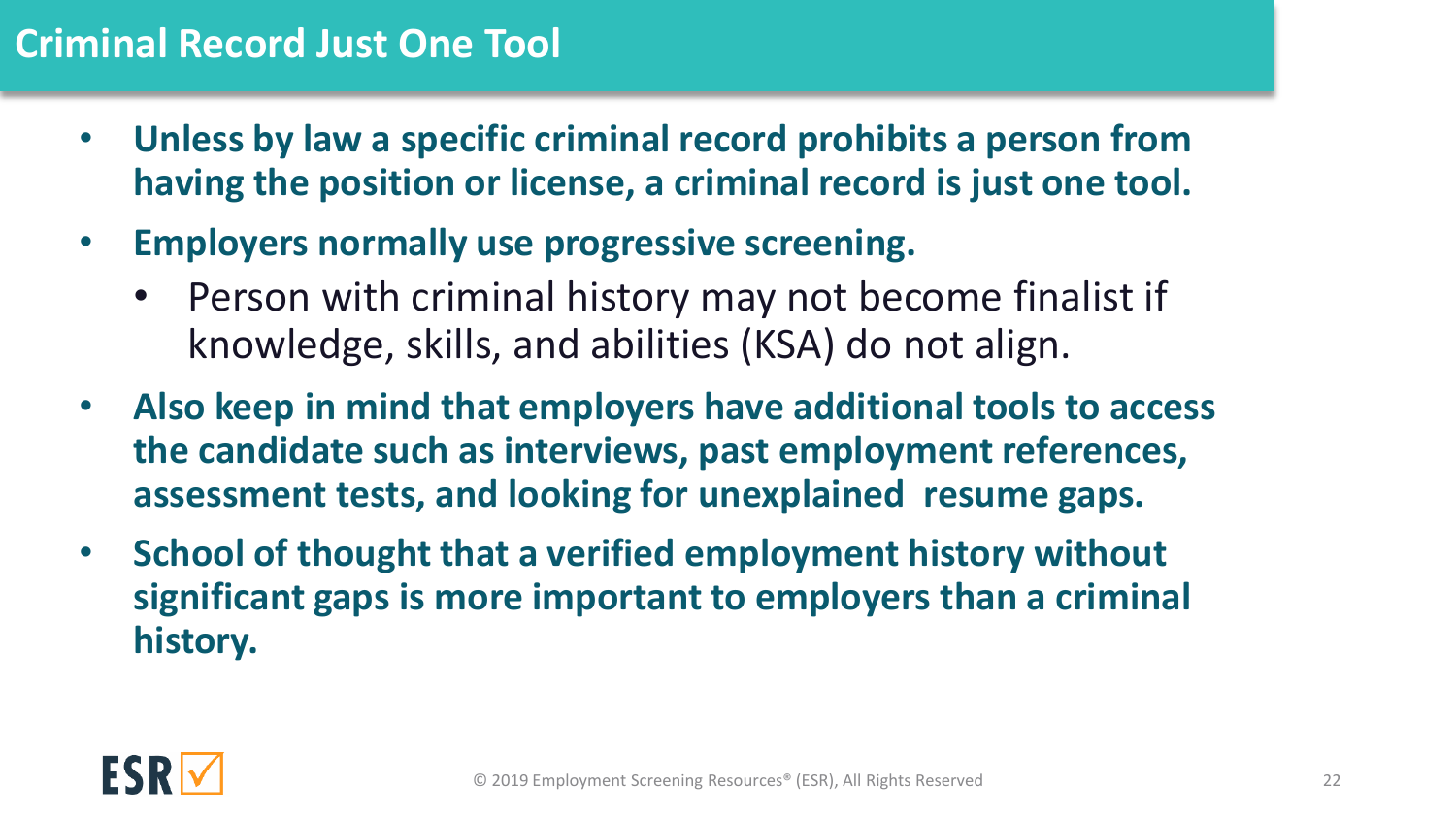#### **Time is Of the Essence and Less Expensive**

- **Because an employer needs to make a decision quickly, and due to completive pressures, time, and cost are essential.**
- **Assuming a case is available at Courthouse and has not gone into storage, criminal turnaround can be as quick as the same day.**
- **If common name, file in storage or the clerk does the search, can take longer.**
- **Can do instant clears in many situations if no record:**
	- i.e. if no public record, then it can be assumed the applicant is "cleared" in county.
- **Cost is very cheap.**
- **Applicant has no need to go anywhere for fingerprints.**

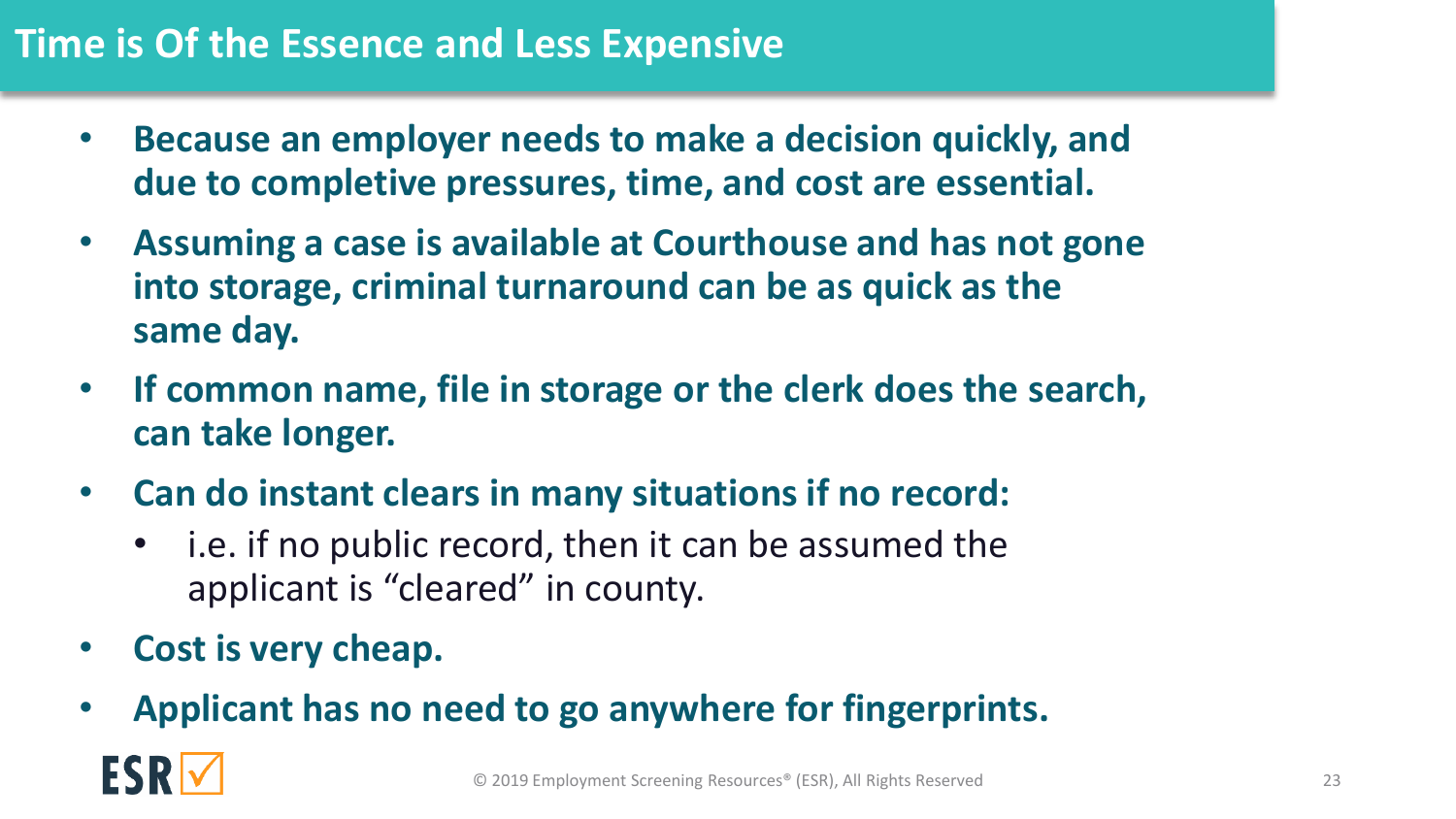# **Employers Wonder if Name Checks are Better than Fingerprints**

#### • **Name Check**

- Faster and cheaper.
- No need to incur time and effort of getting printed
- Complete data from courthouse with current dispositions.
- Subject to accuracy requirements under FCRA.
- Getting better and more complete as supplemented by databases, AI, Big Data, and private sector ID solutions.

### • **Fingerprints**

- Biometric data.
- Better Identification.
- Better coverage nationwide if not perfect.

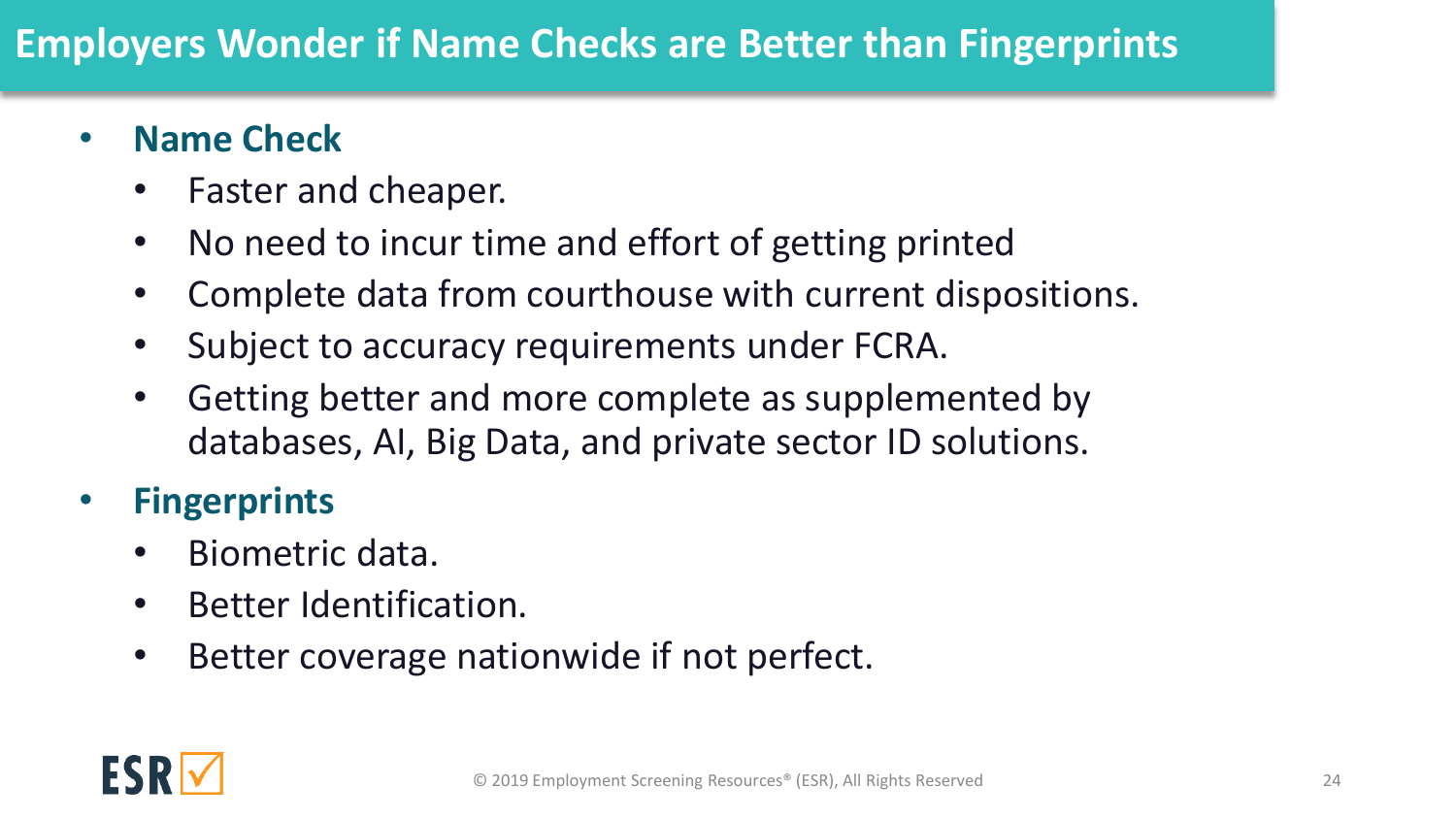#### **Solutions are Fundamentally Different – Risk Management Decision**

- **Not an issue of which solution is better – Fingerprints or name checks – The solutions are different.**
- **Choice of solution is a risk management decision based upon a number of factors unique to each organization.**
- **Organizations with access to fingerprints may want name checks. For example, large scale volunteer programs with other protections in place may have a willingness to rely on name checks for cost, speed, and efficiency reasons.**
- **For other organizations, the biometric and ID aspects provided by fingerprints may be much more critical.**
- **Organizations need to decide appropriate level of risk given totality of circumstances including cost and administration.**

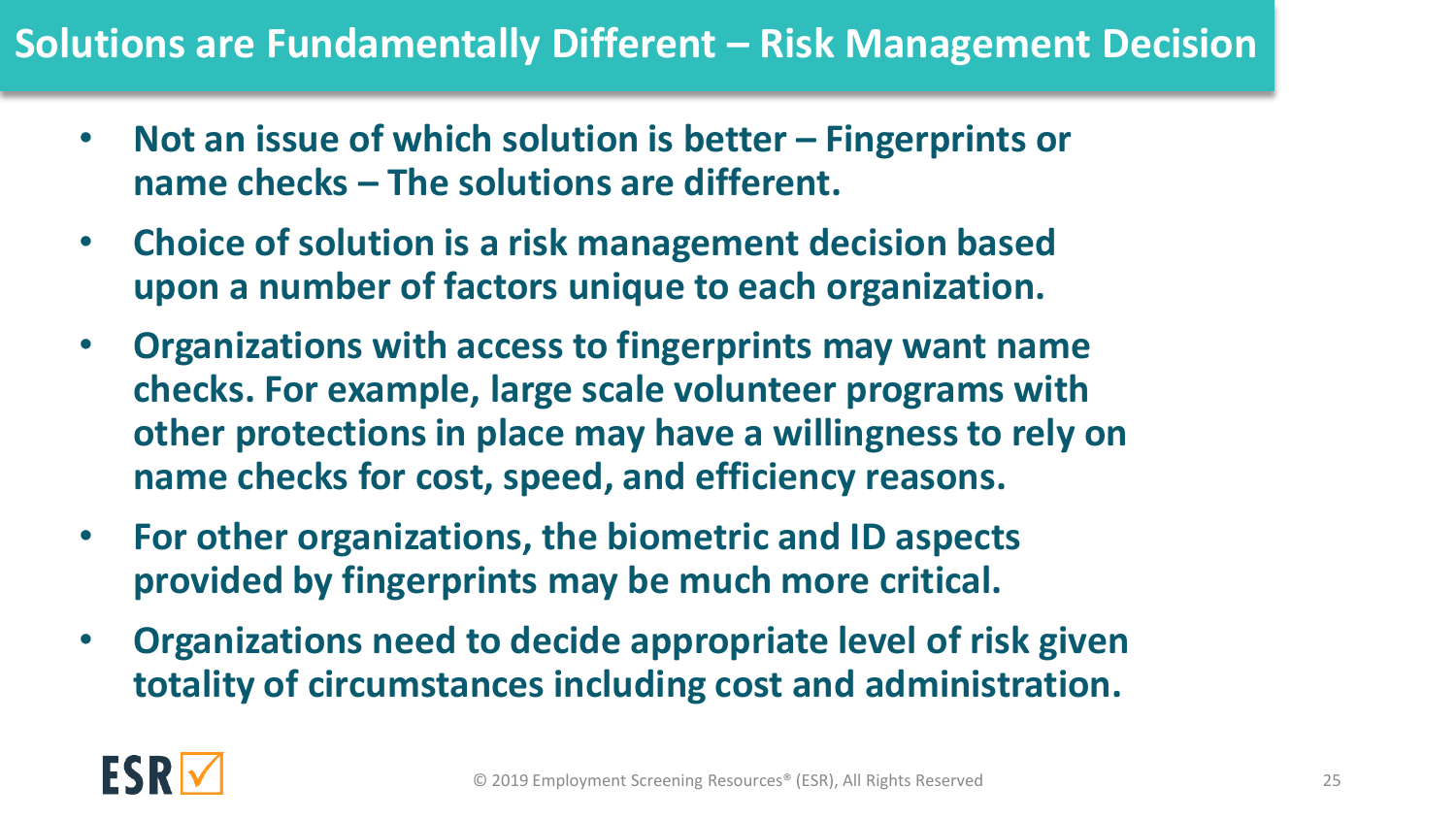#### **A Warning about Private Screening Firms**

- **Not all private screening firms are created equal.**
- **Over 100 screening firms have gone through accreditation by the National Association of Professional Background Screeners (NAPBS).**
- **But even NAPBS accredited screening firms have been hit hard by litigation and government sanctions.**
- **An employer needs to conduct careful due diligence in selecting a screening firm.**

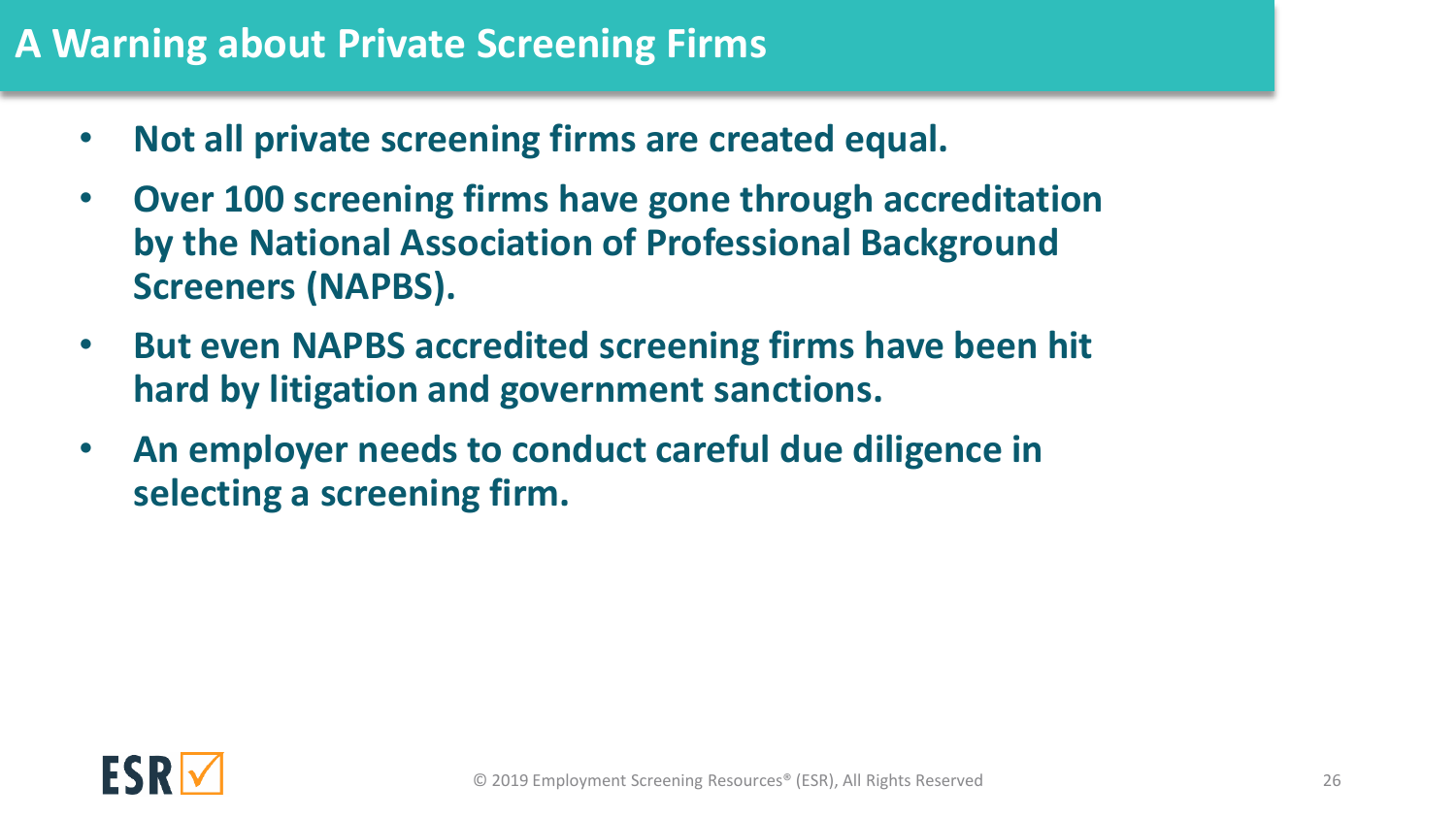#### **NAPBS Accreditation**

In 2010, the National Association of Professional Background Screeners (NAPBS<sup>®</sup>) instituted an intensive Background Screening Agency **Accreditation Program (BSAAP).** 



napbs **ACCREDITISM Employment Screening United State NAPBS** accreditation

is the only practical means of third party verification of professionalism and competency of a screening firm.

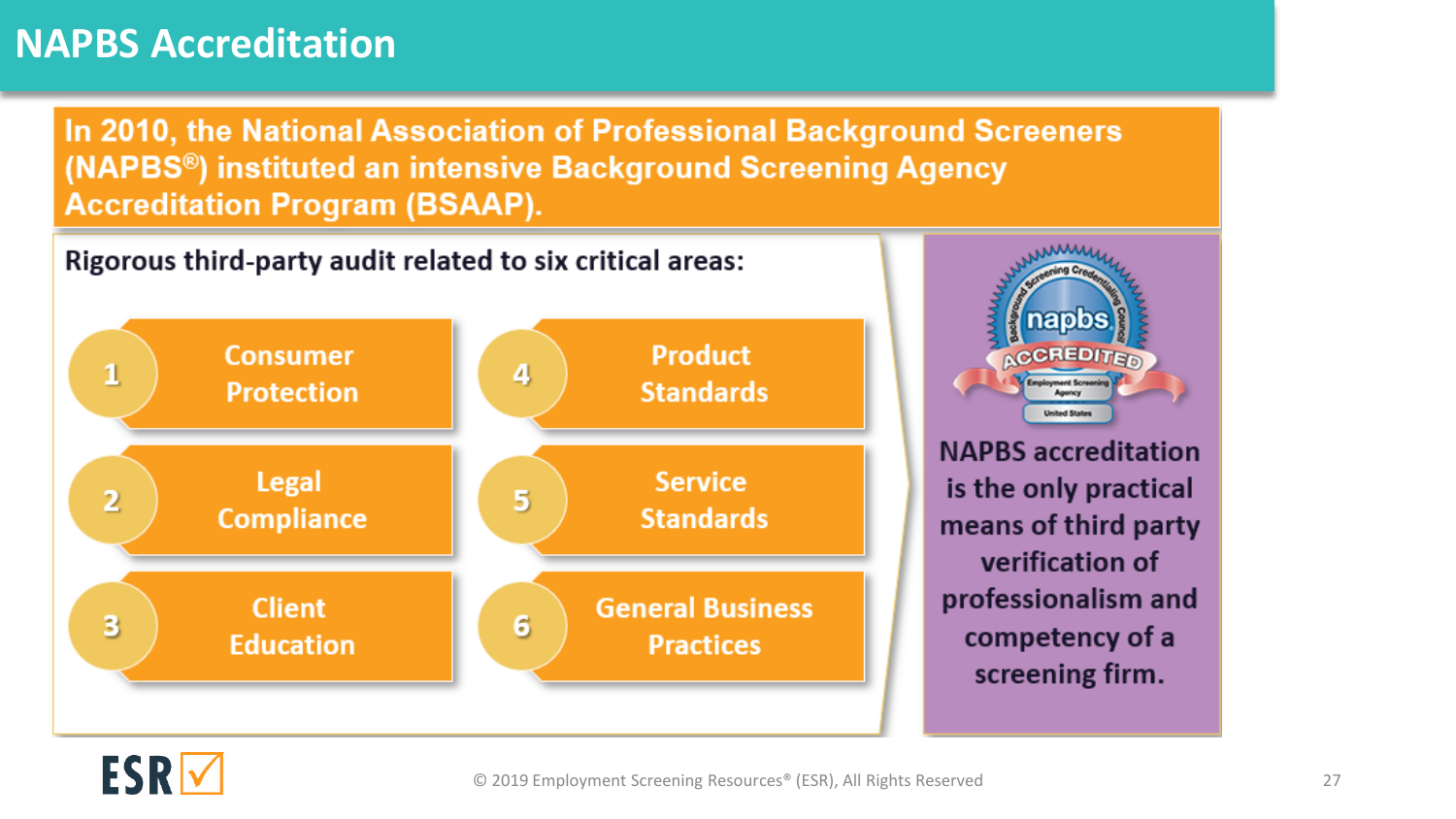#### **Numerous Ways to Cut Corners with Criminal Record Searches**

- **Using incomplete statewide system.**
	- Most states have disclaimer that statewide database has errors – Only 13 states have statewide system that is equivalent of courthouse searches.
- **Screen scrapping and B2B automaton when data is not complete and up to date.**
- **Claiming seven-year search and ignoring convictions older than seven years that are reportable.**
- **Using database in counties that are known to be incomplete.**
- **Ignoring highly related ALIAS names.**
- **Using substandard past address information.**
- **Using workers in foreign countries to make decisions.** © 2019 Employment Screening Resources® (ESR), All Rights Reserved 28